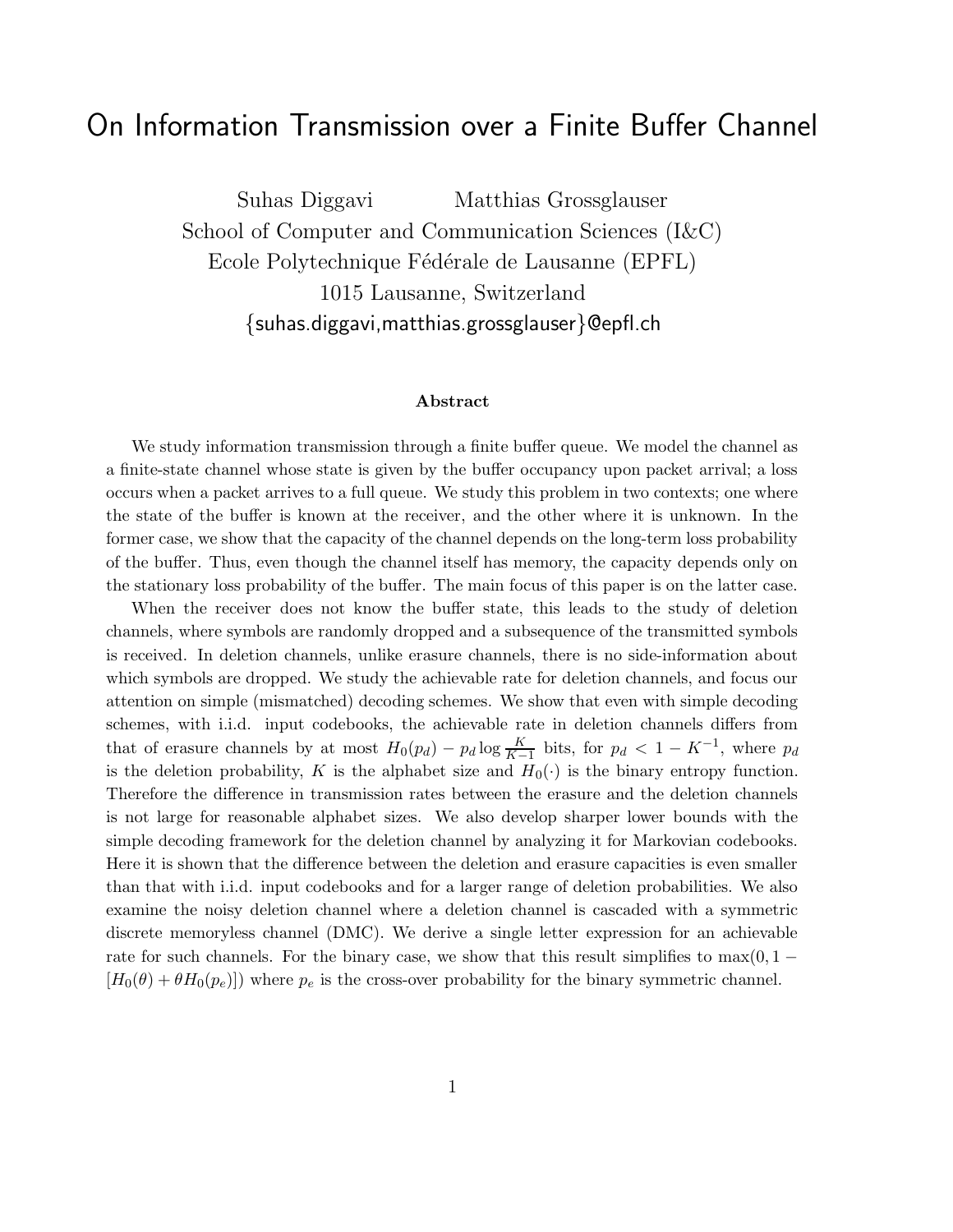# 1 Introduction

In a packet-switched communication network, such as the Internet, the source of a session encodes information in a set of packets, which are transported as independent units through a set of links to reach their destination. A packet reaches its destination if there exists a route to the destination, and if there is buffer space available at every node along the path followed by this packet. The context motivating our problem formulation is that of a packet-switched communication network where packet flows *share* resources, which gives rise to random packet losses due to the randomness of packet arrivals to buffers in the network, and the effects of congestion control protocols such as TCP that regulate the packet generation rate of flows. We assume that (a) a packet either reaches its destination or is lost completely, and (b) the original order of packets is conserved. We propose an abstraction for this finite buffer channel, and examine reliable transmission rates over this channel. We ignore the possibility of information transmission through timing  $(i.e.,$  through interarrival times), but do allow for coding of successive packets<sup>1</sup>.

We study this problem in two scenarios, one when the locations of the packet drops are known at the receiver, and the other when they are not. In the case where the location of the packet drops is known, we formulate this problem as transmission over a finite-state channel where the transitions of the finite-state channel occur due to arrivals and departures of packets to the buffer. This is a finite-state channel with memory whose transitions are not Markovian in general. We show that under some regularity conditions, the capacity is determined by the long term stationary loss probability of the buffer. Thus we get the intuitively satisfying result that the capacity is the product of the capacity of the DMC and the long term probability of a packet not being dropped<sup>2</sup>. This is the case even when we allow for feedback.

The main limitation of the erasure channel as a model for a finite-buffer queue (or a sequence thereof) is that there is no mechanism in the network to explicitly signal a dropped packet to the destination. Rather, transport protocols such as TCP use *sequence numbers* in the packet header<sup>3</sup> to detect lost packets. The sequence number uses up a certain number of bits to detect lost packets and to request retransmission of those packets. A fundamental question therefore arises: if we do not assume *a-priori* the existence of sequence numbers, what is the capacity of the resulting channel? This question naturally leads to the *deletion channel*, which essentially differs from the erasure channel in that the destination receives no explicit symbol indicating loss of a packet. Instead, the received sequence of symbols is shorter than the original sequence, with deleted symbols simply

<sup>1</sup>Transmission of information through inter-arrival times, though elegant, is not optimal when the packet sizes  $(i.e.,$  alphabet size of the transmitted symbol) is large enough. This was demonstrated in Theorem 10 in [1], where it was shown that the capacity of the queue can be achieved without coding for timing information when the alphabet size is large. This is the case in current networks, where packet sizes range from a few tens of bytes to a few thousand. Furthermore, it would be difficult to characterize the timing transfer function for a flow of packets in a multihop packet-switched network shared by many other traffic flows.

<sup>2</sup>This is akin to the result showed for memoryless erasure networks in [2].

<sup>3</sup>Strictly speaking, in the TCP header.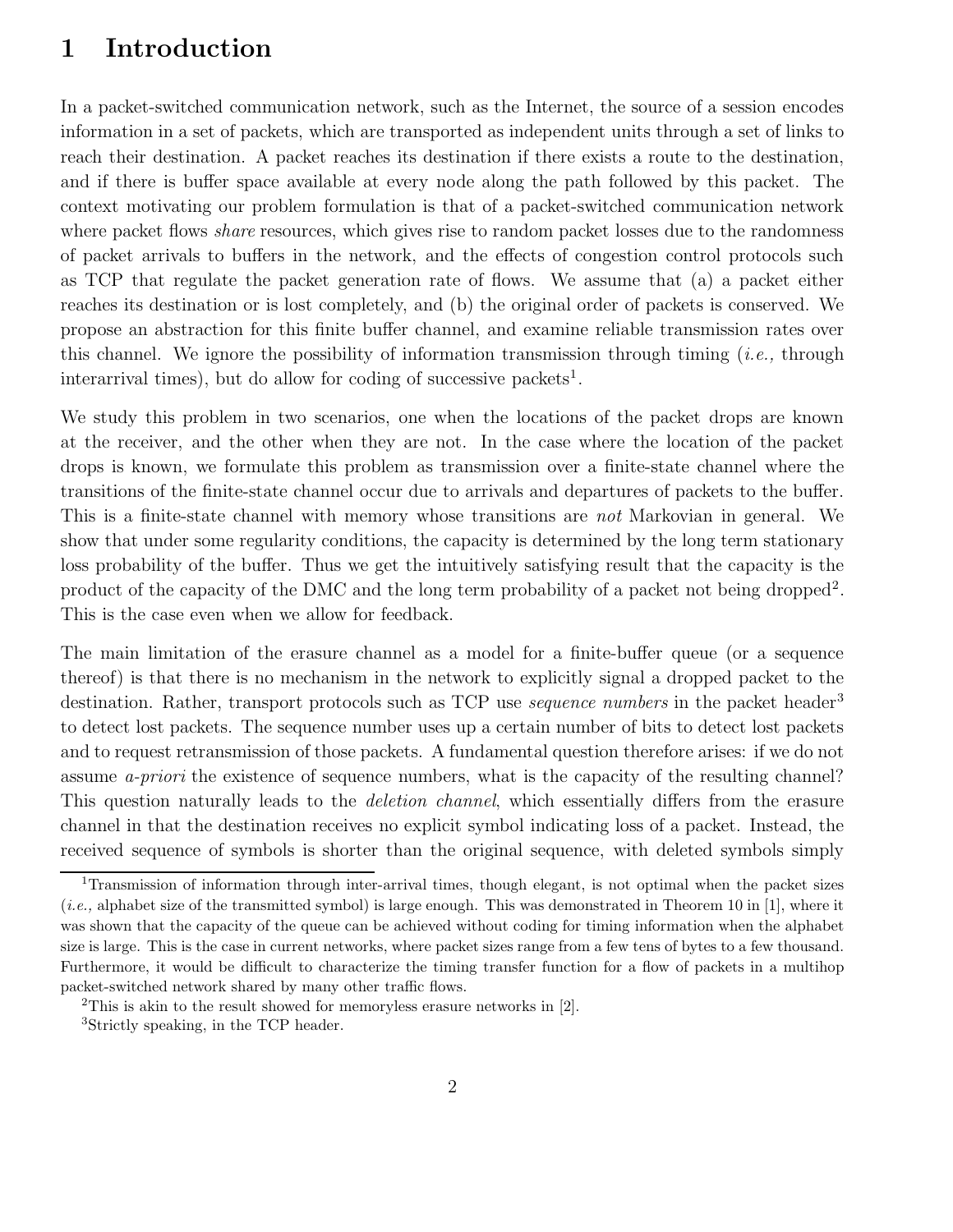removed.

The deletion channel is a special case of insertion/deletion/substitution channels<sup>4</sup> which model the effect of synchronization errors and have a long history [3, 4, 5, 6, 7, 8]. A coding theorem for such channels in terms of maximizing mutual information over input distributions was proved in [6]. However, even in the presence of i.i.d. deletions, this does not lead to a single-letter characterization for achievable rates. Gallager, in an unpublished report [4], analyzed the performance of convolutional codes over insertion/deletion/substitution channels. He proposed adding a pseudorandom sequence to convolutional codes to correct such synchronization errors and derived lower bounds for achievable rates using sequential decoding for these codes. A similar idea was studied in "watermarking" codes proposed in [9], where LDPC codes and iterative decoding were used. Zigangirov [7] studied a more general insertion/deletion channel and improved the lower bounds of  $[4]$  for the performance of convolutional codes with sequential decoding. The bounds of  $[4, 7]$ coincide for i.i.d. deletion channels and are given by

$$
C_{del} \ge 1 - H_0(p_d), \quad p_d \le 0.5 \tag{1}
$$

where  $H_0(p_d) = -(1 - p_d) \log(1 - p_d) - p_d \log(p_d)$  is the binary entropy function. Ullman [5] studied the binary insertion/deletion channel from a zero-error point of view rather than vanishing error probability. He provided combinatorial upper bounds to insertion/deletion channels when asymptotically (in the codeword block size) the number of synchronization errors is a fraction of the codeword block size. His bounds are (see (33) and (44) in [5])

$$
1 - p \log_2 e^2 \left(\frac{3}{2p} + \frac{15}{16}\right) \left(\frac{3}{2p} + \frac{47}{16}\right) \le C \le 1 - (1 + p) \log_2(1 + p) + p \log_2(2p),\tag{2}
$$

where  $p$  in his notation is the fraction of total insertion/deletion errors asymptotically in the codeword block size. The zero-error rate bounds are more pessimistic than the bounds when the error is allowed to vanish asymptotically and hence the lower bound  $(1)$  in [4, 7] is sharper than  $(2)$ .

The insertion/deletion/substitution channel was also pioneered by Levenshtein [3], where asymptotic bounds in the number of codewords capable of correcting up to a *finite* number of synchronization errors was studied. He also provided number-theoretic constructions for such codes and motivated a large body of literature on this topic (see [8] for a recent survey of such code constructions).

Our focus in this paper is on asymptotic information-theoretic bounds rather than on code construction, for the case when the number of deletions is a non-zero fraction of the codeword block size. More specifically, we are interested in achievable rates when the error probability vanishes to zero asymptotically, and not in zero-error achievable rates. Our main results are the following. In Section 4.2, we provide an alternative (and simpler) proof for the Gallager-Zigangirov result given in (1). The proof is based on a random coding argument which analyzes an i.i.d. (memoryless)

<sup>&</sup>lt;sup>4</sup>In an insertion channel, additional symbols can randomly be inserted into the codeword. Substitutions are the familiar symbol errors for noisy channels.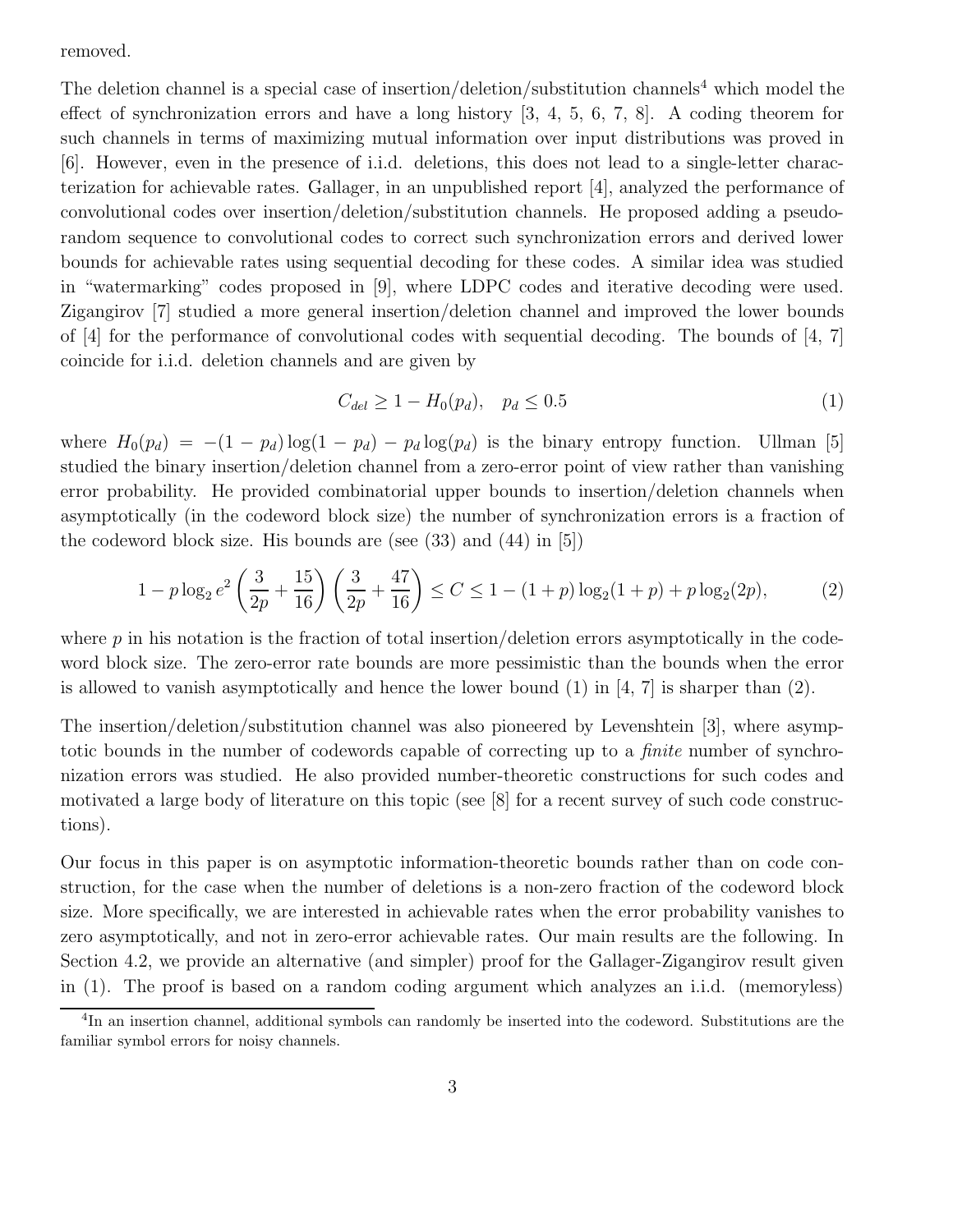codebook with a simple (not maximum likelihood, i.e., mismatched) decoder. The advantages of this proof technique are two-fold. The simple decoder analysis is easily extended to larger (nonbinary) alphabet sizes. It is also applicable when the deletion process is only stationary and ergodic (but not necessarily i.i.d.). Moreover, the simple decoding technique is more efficient than optimal (maximum likelihood) detection. Our key insight is that the transmission capacity of deletion channels is quite close to that of the erasure channel. That is, the penalty in achievable rate for the decoder not knowing the packet losses is small, though the code design problem is much harder. We do examine the deletion channel when the optimal decoding is used, and unfortunately we have not found any single letter characterization of the achievable rate for this case. However, we extend our framework of analyzing simple decoding techniques to input codebooks with memory, using Markovian codebooks. In Section 4.3 we derive bounds that improve (1) by using such codebooks. An important component of this analysis is the study of common subsequences between independent Markov processes, which might be of independent interest. One of the main insights of this results is that codebooks with memory can significantly increase the achievable rate for deletion channels. Our result shows that even with a first order Markovian codebook, we can provably show significant improvement in the achievable rate. Moreover, this is the first result to show that the achievable rate of the deletion channel is non-zero even for deletion probabilities  $p_d$  close to 1. In Section 5, we analyze the noisy deletion channel where a deletion channel is cascaded with a symmetric DMC. We give a single letter expression for the achievable rate which naturally generalizes the results for i.i.d. input codebooks of Section 4.2. In summary, the main contribution of this paper is the development of analysis techiniques that allow for single letter expressions for achievable rates over (noisy) deletion channels. A preliminary version of this work had appeared in [10], and since then there have been some interesting follow-up work [11, 12] which have further developed on our framework.

The remainder of this paper is structured as follows. Section 2 formally states the problem. In Section 3, we analyze the erasure channel, which models the transmission over a finite buffer channel with receiver side-information about packet losses. In Section 4, we present the main results of the paper, which are the analysis of achievable rates over deletion channels, including some illustrative numerical results. In Section 5, we generalize some of our results to the noisy deletion channel, which is the concatenation of a deletion and a discrete memoryless channel (DMC). Section 6 concludes the paper with a discussion of several open issues.

## 2 Problem Formulation

In the finite buffer channel, whether a packet (symbol) gets through to its destination depends on whether the buffer in a router is full when the packet arrives, in which case the packet is dropped; otherwise, the packet is delivered, possibly subject to some corruption for other reasons, such as bit errors in optical fibers or fading effects over a wireless link.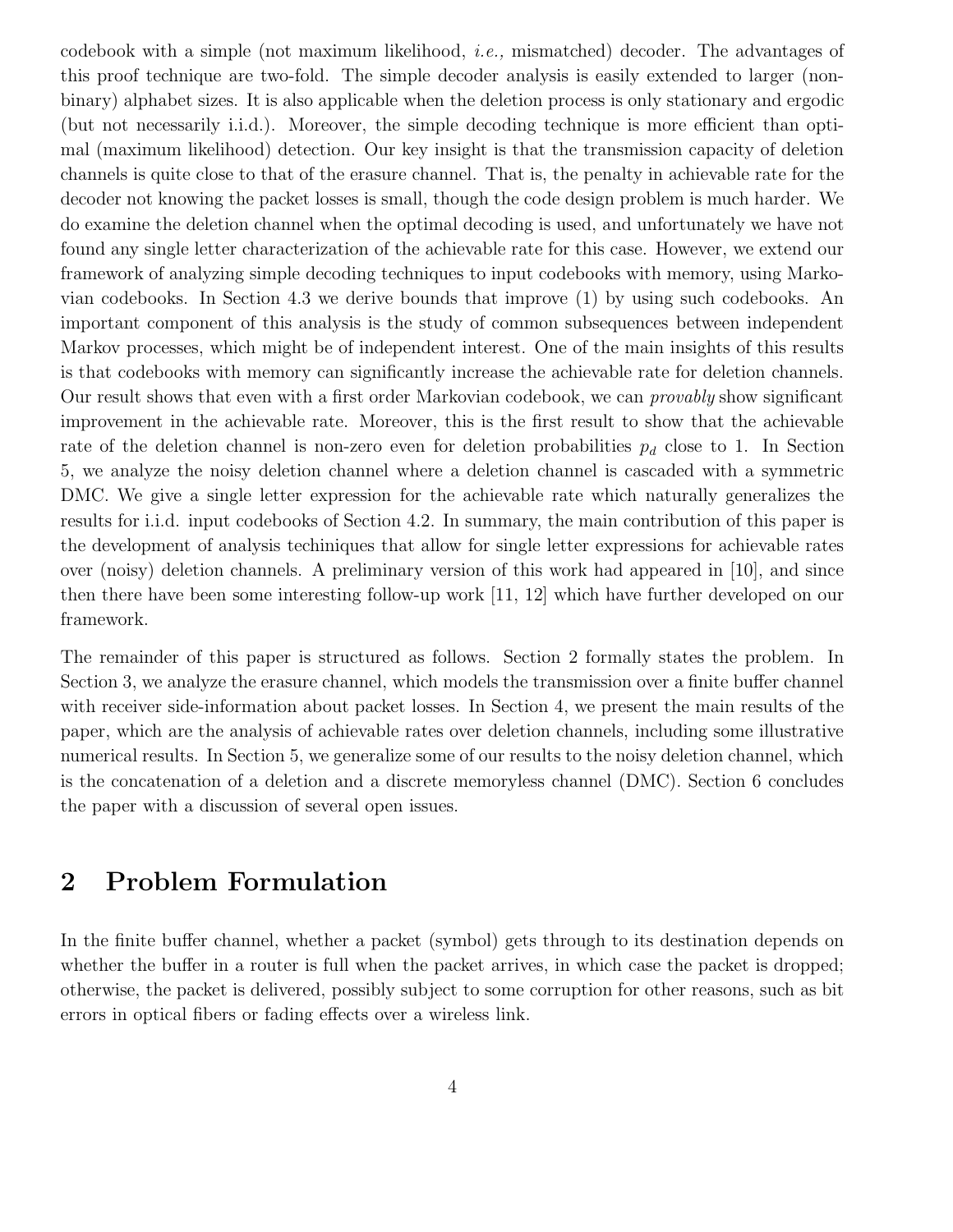The finite buffer queue viewed as a channel is reminiscent of the finite-state Markov channel. The state of such a channel is governed by an underlying Markov chain. Information transmission over such channels has been studied for the case where the channel state evolves independently of its input and output [13, 14].

For the finite buffer channel, the channel state is determined by the state of the buffer. However, there is in general no reason why the finite buffer channel should be driven by a Markov process, given that the evolution of the queue depends on the arrival processes of all the flows sharing the queue, which in turn depend on the other queues these flows have already traversed, as well as other effects, such as congestion control protocols regulating the rate of packet generation. Hence the channel memory could be much more complicated. Therefore, we need to rely on weaker regularity conditions on the state process under which a coding theorem exists. Note that in our case, channel memory need not be finite and hence the results of finite-state channels (with finite memory) given in [15] are not directly applicable. However, we use results from [16] which allow the state process to have longer memory. More details are given in Section 3.

In Section 3, we make the assumption that the receiver knows when the packet is dropped, *i.e.*, it receives an explicit erasure symbol. In practice, this is achieved through a sequence number associated with each packet to allow the receiver to detect missing packets. This channel is equivalent to an erasure channel, albeit with complicated memory.

If such side information about dropped packets is not available at the decoder then the channel is equivalent to a *deletion channel*. The  $K$ -ary deletion channel is defined as follows. Let  $x^n = (x_1, \ldots, x_n)$  be a codeword, where  $x_i \in \{1, \ldots, K\}$ . A deletion pattern  $d^n$  is a binary vector  $(d_1, \ldots, d_n)$ , where  $d_i = 1$  indicates that the *i*-th symbol of x is deleted, and  $d_i = 0$  indicates that the *i*-th symbol is received at the output. Let e be the total number of 1's in  $d^n$ , *i.e.*, the number of deletions. We define  $i(k)$  as the position of the k-th 0 in the sequence d; clearly  $0 \le k \le n - e$ . Then the received sequence is  $\mathbf{Y} = (y_1, \ldots, y_{n-e}),$  with  $y_k = x_{i(k)}, 1 \leq k \leq n-e$ . In other words, Y is a sequence of length  $n - e$  containing the non-deleted symbols in x. The difference between erasure and deletion channels is illustrated in Figure 1.

| erasure channel |                         | deletion channel |                   |  |
|-----------------|-------------------------|------------------|-------------------|--|
|                 | $X^n$ 00101111001       |                  | $X^n$ 00101111001 |  |
|                 | $Q^n$ 00100110001       |                  | $D^n$ 00100110001 |  |
|                 | $Y^n$ 00 E 01 E E 100 E |                  | $Y^M$ 0001100     |  |

Figure 1: The output of a binary erasure and of a binary deletion channel for identical input  $X<sup>n</sup>$ and identical erasure/deletion pattern  $Q^n = D^n$ . Note that the length of the output of the erasure channel is  $n$ , while for the deletion channel it is random.

We are mainly interested in i.i.d. distributions (with  $\mathbb{P} \{D_i = 1\} = p_d$ ) for the binary sequence  $D_i$ ,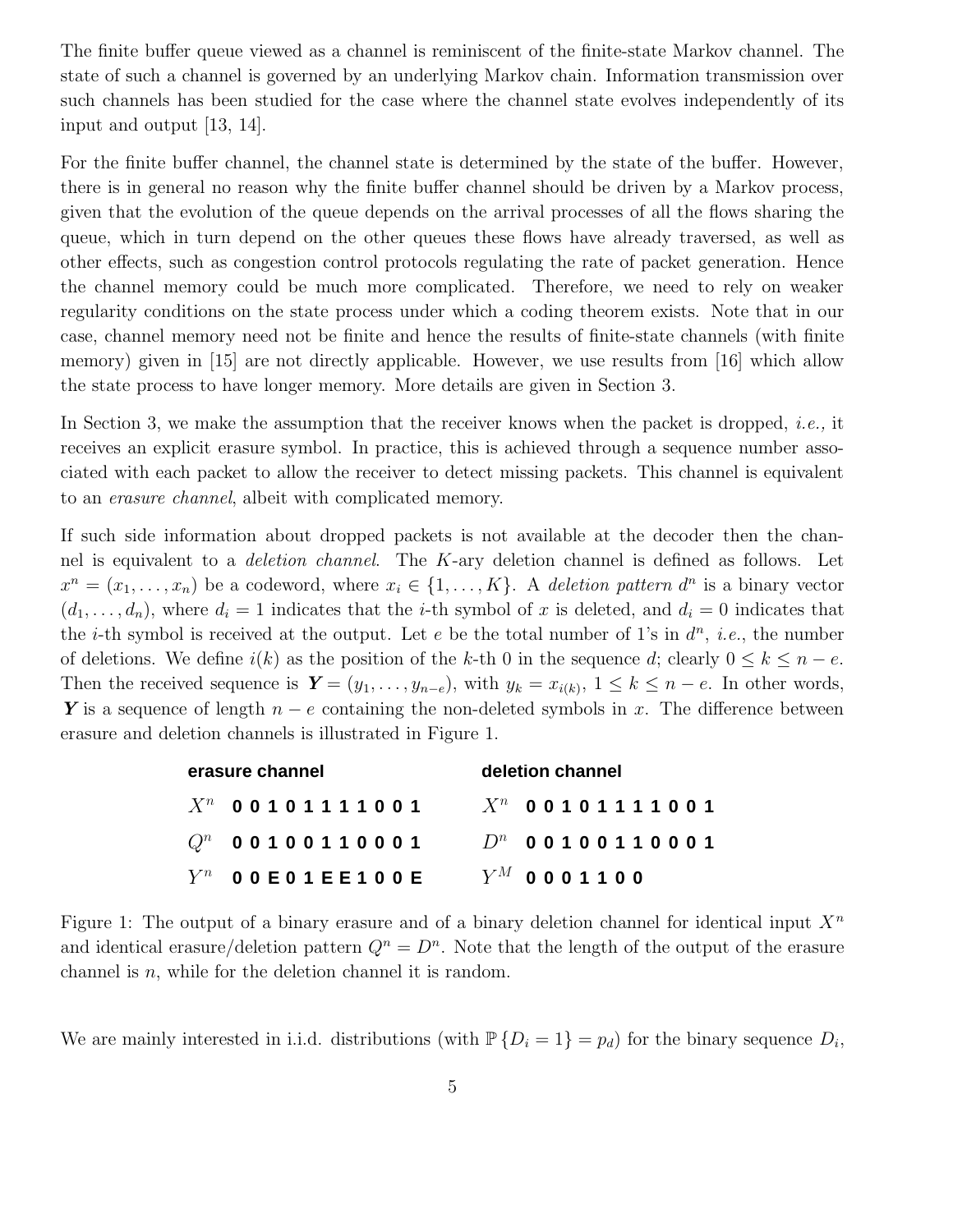but results in Section 4.2 also apply when  $D<sup>n</sup>$  is stationary and ergodic. Note that the deletion channel has memory in that  $p(Y|x^n)$  does not become a product distribution even for an i.i.d. deletion process. Intuitively, this is because the k-th output symbol  $y_k$  depends on the entire history of the deletion process up to  $i(k)$ . In Section 4, we focus on the pure deletion channel, *i.e.*, where the symbols that are not deleted are received without error. Section 5 gives some results on the noisy deletion channel where there is a DMC following the deletion channel.

We define a  $(|\mathcal{C}|, n)$  code as a set of  $|\mathcal{C}|$  codewords  $\mathcal{C} = \{x(1), \ldots, x(|\mathcal{C}|)\}\$  of length n. The encoding function results in a codeword  $x(j)$  to be sent when a message  $j \in \{1, \ldots, |\mathcal{C}|\}$  is drawn. The deletion process D causes the random sequence  $Y = y$  of length at most n to be received. We also define a decoding function  $\hat{W}: \mathcal{S} \to \{1, \ldots, |\mathcal{C}|\}$ , where S is the set of all K-ary sequences of length at most n. The average probability of error for a given codebook  $\mathcal C$  and decoding function  $\tilde W$  is defined as

$$
P_e(\mathcal{C}, \hat{W}) = \frac{1}{|\mathcal{C}|} \sum_{j=1}^{|\mathcal{C}|} \mathbb{P} \left\{ \hat{W}(Y) \neq j | X = x(j) \right\}.
$$
 (3)

We define a rate R to be achievable if there exists a sequence of  $([2^{nR}], n)$  codes and a decoding rule W<sup>o</sup> such that the average probability of error  $P_e(\mathcal{C}, \hat{W})$  tends to 0 as  $n \to \infty$ .

We use the following notation in the remainder of the paper:

| $\dot{i}$                       | sample index of point process                                                                    |  |
|---------------------------------|--------------------------------------------------------------------------------------------------|--|
| $\dot{\jmath}$                  | index of a codeword in the codebook $\mathcal C$                                                 |  |
| $Q_i$                           | state of erasure channel upon arrival of packet $i$ (1: packet erased; 0: packet gets through)   |  |
| $D_i$                           | state of deletion channel upon arrival of packet $i$ (1: packet deleted; 0: packet gets through) |  |
| $p_d$                           | probability of packet drop                                                                       |  |
| $\theta = 1 - p_d$              | probability that packet gets through                                                             |  |
| $\,n$                           | block size                                                                                       |  |
| $X_i$                           | information packet                                                                               |  |
| $Y_i$                           | received information packet, or erasure symbol $E$ for dropped packet                            |  |
| $Z_i$                           | received information packet from concatenation of deletion channel and DMC                       |  |
| $\boldsymbol{Y},\boldsymbol{Z}$ | sequence of received packets of <i>random</i> length                                             |  |
| $X^n, D^n$                      | sequence of length $n$ of information packet and deletion states                                 |  |
| K                               | alphabet size of $X_i$                                                                           |  |
| $H_0(.)$                        | binary entropy function, $H_0(x) = -x \log x - (1 - x) \log(1 - x)$                              |  |
| x                               | the length of a sequence $x$                                                                     |  |
| weight of $x$                   | the number of 1's in $x$                                                                         |  |
| $y = d \circ x$                 | y is the result of applying the deletion pattern $d$ to codeword $x$                             |  |
| $\Delta x$                      | the derivative of x, defined as a sequence of length $ x  - 1$ ,                                 |  |
|                                 | whose $l^{th}$ component is 1 if $x_{l+1} \neq x_l$ , and 0 otherwise                            |  |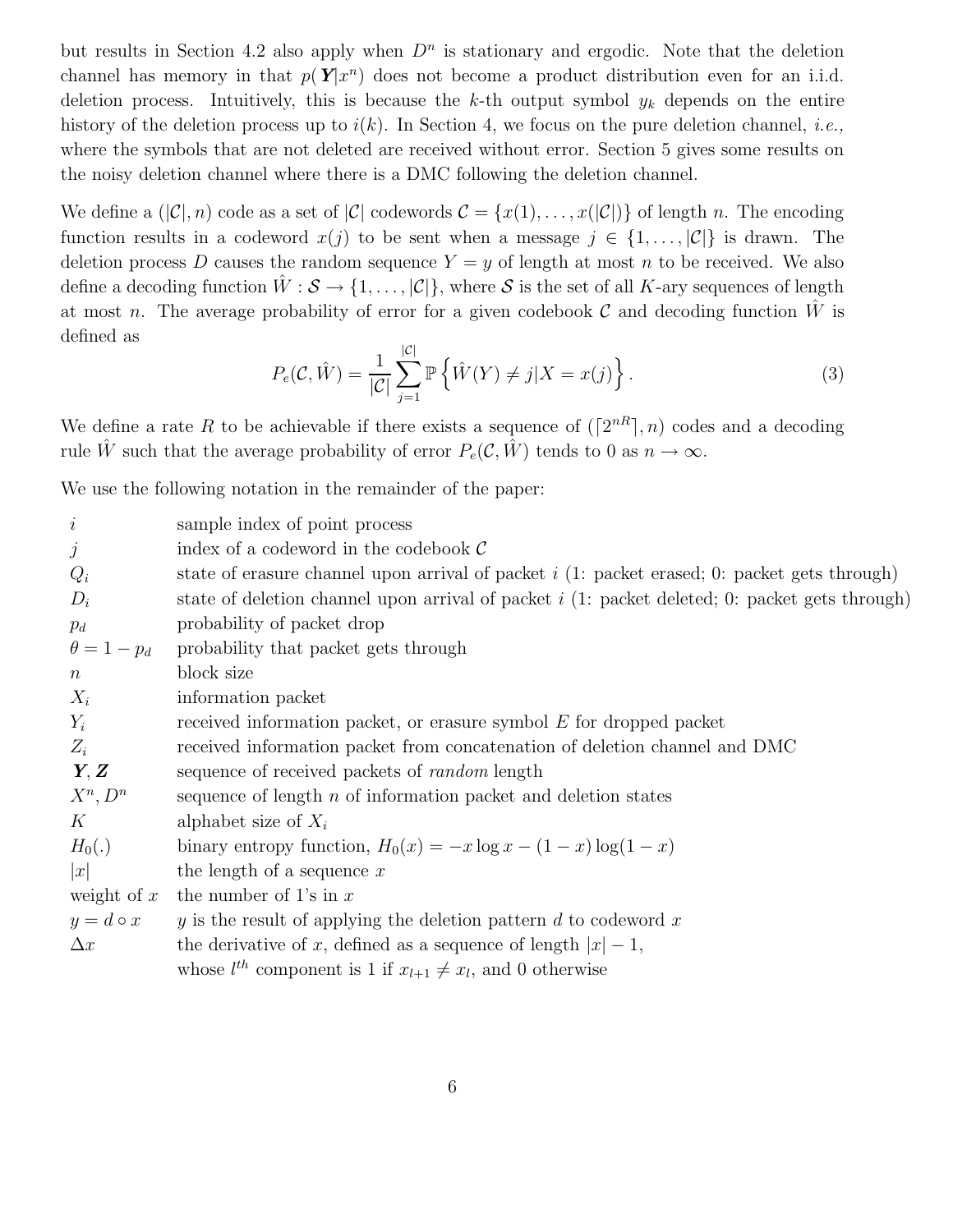### 3 The erasure channel with memory and feedback

In this section we study the finite-state model described in the previous section, where we assume that the decoder knows which symbols (packets) have been erased, because it receives an explicit erasure symbol  $E$  for each such symbol. Given the finite-state model, we calculate the capacity as the maximum mutual information between the input and the output. In order for this to make sense, there has to be some regularity conditions imposed on the state process. In this context, there is a result in [16] (see also [17]) which states that if the input process  $\{X_i\}$  is stationary and ergodic, and the state process  ${Q_i}$  is weakly mixing and stationary, then the output process  ${Y_i}$ is jointly stationary and ergodic with the input process  $\{X_i\}$ . In this case, there is information stability, which ensures that the mutual information is the operational rate [18].

We use this result to compute the capacity of the finite buffer channel, where we also allow for receiver feedback. We make the following definition. Let  $\theta$  denote the long-term fraction of packets that are not dropped, i.e.,

$$
\theta = \lim_{n \to \infty} \frac{1}{n} \sum_{i=1}^{n} \mathbb{P} \left\{ Q_i = 0 \right\}.
$$
\n
$$
(4)
$$

We consider causal feedback, *i.e.*, when the received sequence  $\{y_i\}$  is fed back noiselessly to the transmitter after it has been received. Therefore the transmitter knows the buffer state in the previous transmission but not the current state of the buffer. Given that the capacity is determined by the long term loss probability of the buffer and the capacity of the DMC, it seems unlikely that feedback would help to improve this. The following result formalizes this intuition.

**Proposition 3.1** If the state process  $\{Q_i\}$  is stationary and weakly mixing, then the capacity of the finite buffer channel with feedback is given by

$$
C = \theta C_0,\tag{5}
$$

where  $C_0$  denotes the capacity of the DMC. The capacity is achieved for an i.i.d. input process  $\{X_i\}$ that achieves the capacity of the DMC.

This result can be generalized if the probability distribution maximizing the mutual information for the DMC for each of the states is identical. Under this condition the capacity is given by

$$
C=\sum_{q=0}^{Q-1}\pi_qC^{(q)}
$$

where  $\pi_q$  is the long term probability of the state to be q and  $C^{(q)}$  is the capacity of that state. This does not hold if this compatibility condition is not met.

Finally, we note that (47) is the capacity per arrival of the input. This can be converted into capacity per unit time using arguments similar to Theorem 5 in Appendix 6.2 in [19].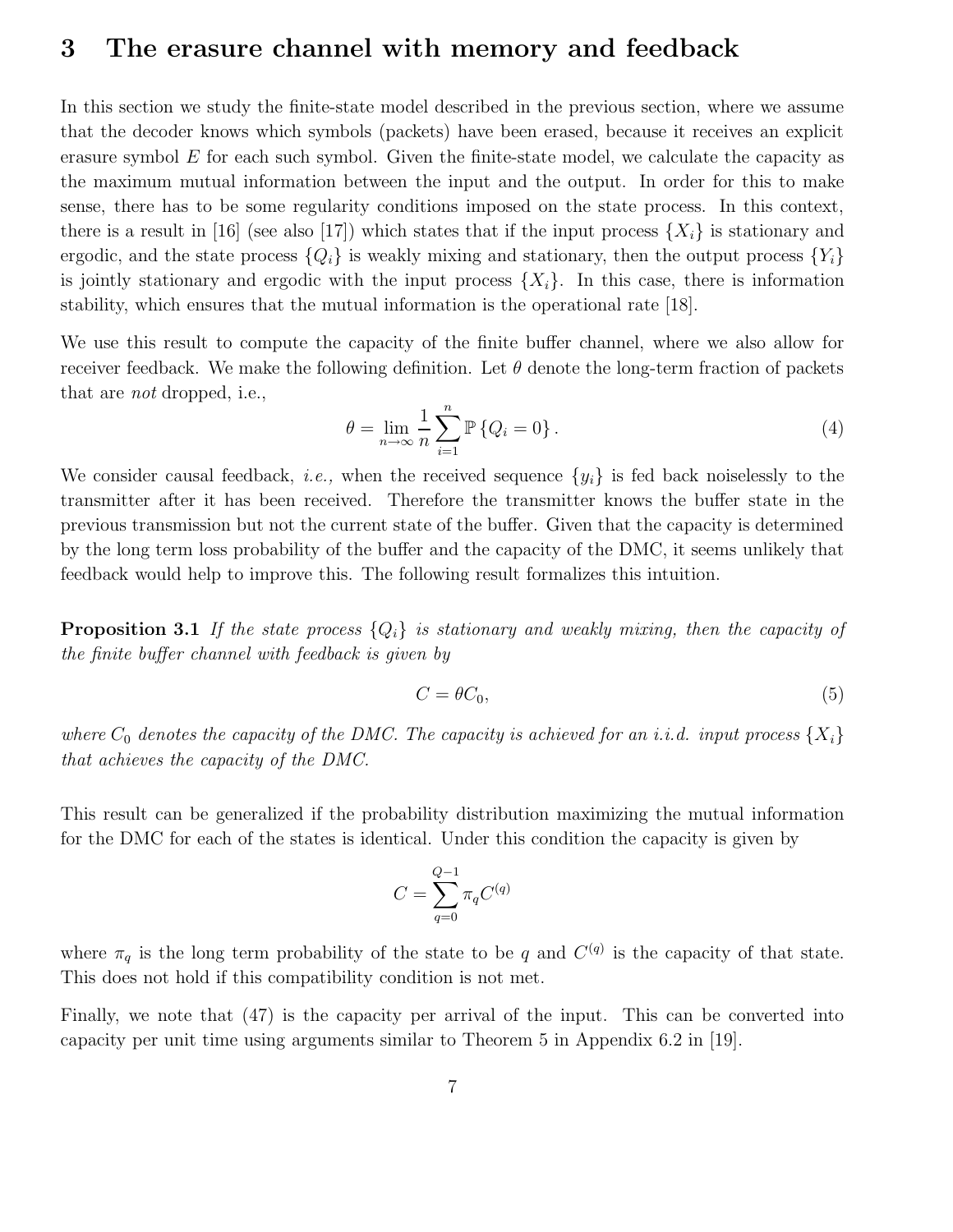# 4 The deletion channel

In this section, we develop lower bounds for the "noiseless" deletion channel formulated in Section 2. In Section 5 we analyze the noisy deletion channel for some special cases. We start in Section 4.1 with achievable rates for optimal detection. The rest of the section is focused on the analysis of a simpler decoding scheme which uses subsequence matching. This framework not only allows us to assess the performance of low complexity decoders, it also gives a single letter characterization of its achievable rate (which lower bounds the capacity of the deletion channel). In Section 4.2, we analyze the simpler decoder for i.i.d. input codebooks. This bound is valid even when there is memory in the deletion process, i.e., when the deletion process is just assumed to be stationary and ergodic. Given that input codebooks with memory would do better, in Section 4.3 we analyze the Markovian input codebooks in the simple decoding framework. This improved bound is valid only for i.i.d. deletion patterns. However, a bound using this approach can also be worked out when the deletion patterns are Markovian.

### 4.1 Mutual information formulation for deletion channels

If the decoder does not have access to the packet loss pattern, it receives a subsequence of the transmitted sequence. There is a subtle assumption made in the model in that we assume that the decoder knows when to start decoding, *i.e.*, it does not expect more received symbols. In practice this can be done through a time-out mechanism. In [6], it was shown that if we employ optimal decoding, the capacity can be written in terms of the mutual information. It was proved that this is the case when there are rare synchronization symbols available which allow the transmitter and receiver to synchronize block boundaries. Given a transmission block of size  $n$ , the capacity  $\lbrack 6\rbrack$  is written in terms of maximizing the mutual information.

**Theorem 4.1 (Dobrushin, [6])** For the deletion channel, a constant C is defined for which reliable transmission is possible if and only if  $R < C$ , where

$$
C = \lim_{n \to \infty} \frac{1}{n} C_n, \quad \text{where} \quad C_n = \sup_{p(x^n)} I(X^n; \mathbf{Y}), \tag{6}
$$

where  $Y$  is the received sequence.

Note that the received sequence Y is of random length  $M = |Y|$ .

Dobrushin proved this result for more general insertion/deletion channels. However, there has not been any single letter characterization of the mutual information.

The mutual information can be written as,

$$
I(X^n; Y) = H(X^n) - H(X^n | Y) = H(Y) - H(Y | X^n)
$$
\n<sup>(7)</sup>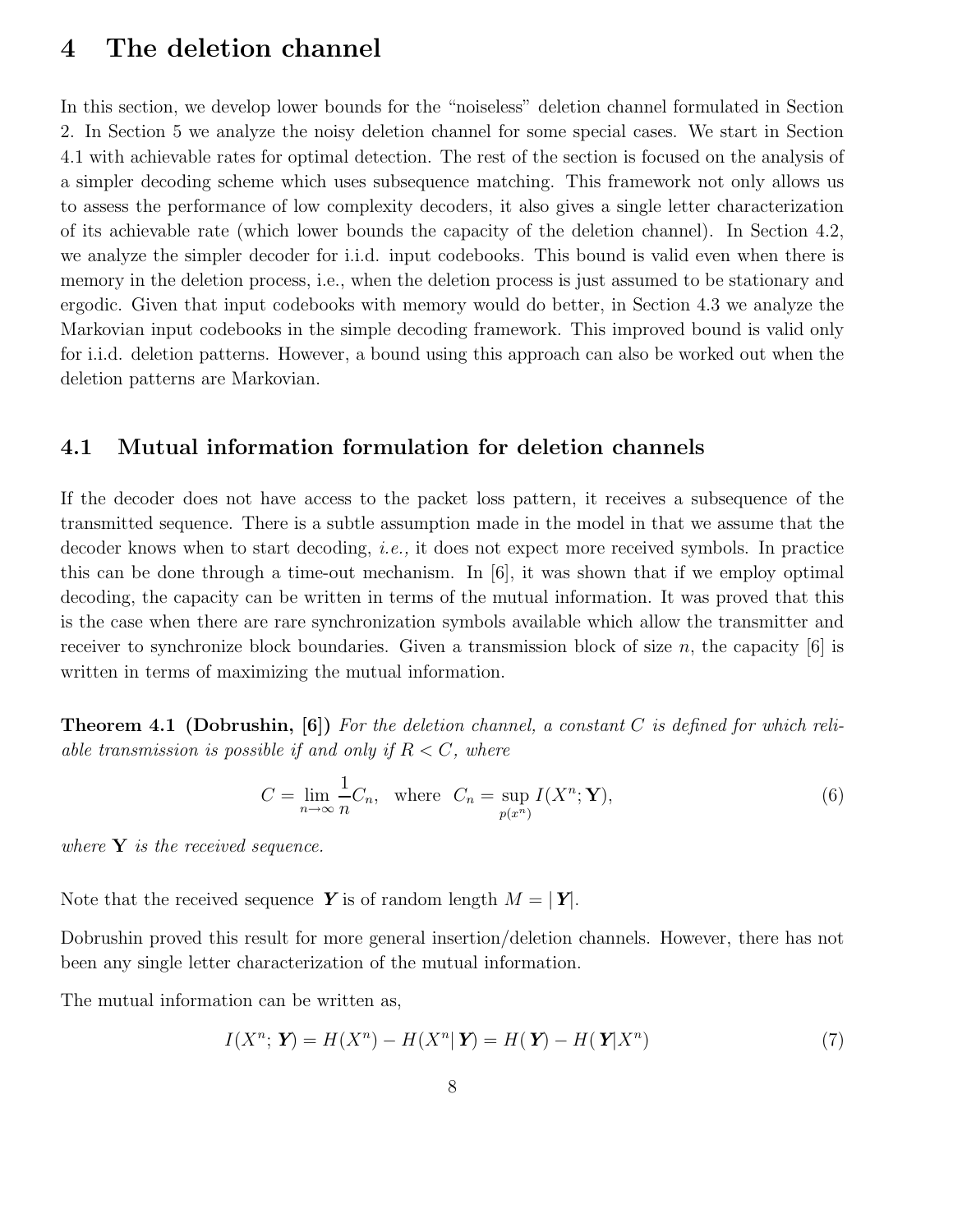For a given input codebook it is not difficult to calculate  $H(X^n)$ , but the main difficulty is in characterizing or bounding  $H(X^n | Y)$ . The other expressions give rise to similar difficulties. We can write  $H(X^n | Y)$  as

$$
H(X^n | Y) = H(D^n | Y) + H(X^n | D^n, Y) - H(D^n | \mathbf{X}, Y),
$$
\n(8)

where  $D^n = \{D_1, D_2, \ldots, D_n\}$  is the deletion pattern. In order to see the relationship between the erasure and the deletion channel notice that if the side information about the deletion pattern was known at the receiver, the mutual information of interest would be  $I(X^n; Y, D^n)$  and this can be written as

$$
I(X^{n}; Y, D^{n}) = I(X^{n}; Y | D^{n}) = H(X^{n}) - H(X^{n} | D^{n}, Y),
$$
\n(9)

since the deletion process is independent of the input. Comparing (8) and (9) we see that the difference comes from  $H(D^n | Y) - H(D^n | X^n, Y) = I(X^n; D^n | Y)$ , that is, the dependence between the deletion process and the input, given the received sequence. This argument of course ignores the fact that the optimal input distribution for the i.i.d. erasure channel and the i.i.d. deletion channels are different. But it gives a flavor of where the difference might lie. Unfortunately we have not been able to give a single letter characterization of the mutual information of the deletion channel.

Optimal decoder: Achieving the rate defined in (6) requires optimal decoding. In the case of the deletion channel, if we know the block boundaries, we receive a sequence  $\boldsymbol{Y}$  of length M where  $n - M$  is the number of deletions. We need to find the most likely codeword that would have produced Y. For the i.i.d. deletion channel this corresponds to finding the codeword  $X^n(j) \in \mathcal{C}$ such that Y occurs most number of times as a subsequence of  $X<sup>n</sup>(j)$ . This would mean finding for all codewords in C the number of times Y occurs as a subsequence. In the rest of the section we analyze a simple decoder that finds the codeword that contains  $Y$  as a subsequence, and if it is not unique, declares a decoding error. The advantages of this suboptimal decoder are its simplicity and the fact that we are able to characterize its achievable rate. However, we expect that more sophisticated decoders can achieve higher transmission rates.

### 4.2 Simple decoding framework

For the rest of the section we analyze a simple decoder defined as follows. We check the number of codewords in the codebook that could have produced the received sequence under *any* deletion pattern, i.e., the codewords that contain the received sequence as a subsequence. If there is more than one possible codeword, then we declare a *collision error*. If there is no collision, we are certain that the unique candidate codeword is the correct one (as the channel is not noisy), and the transmission is successful.

In this section, we assume a stationary and ergodic model for the deletion process  $D$ . Therefore, for large n, the fraction of deleted packets is close to  $(1 - \theta) \stackrel{def}{=} p_d$  with high probability. Note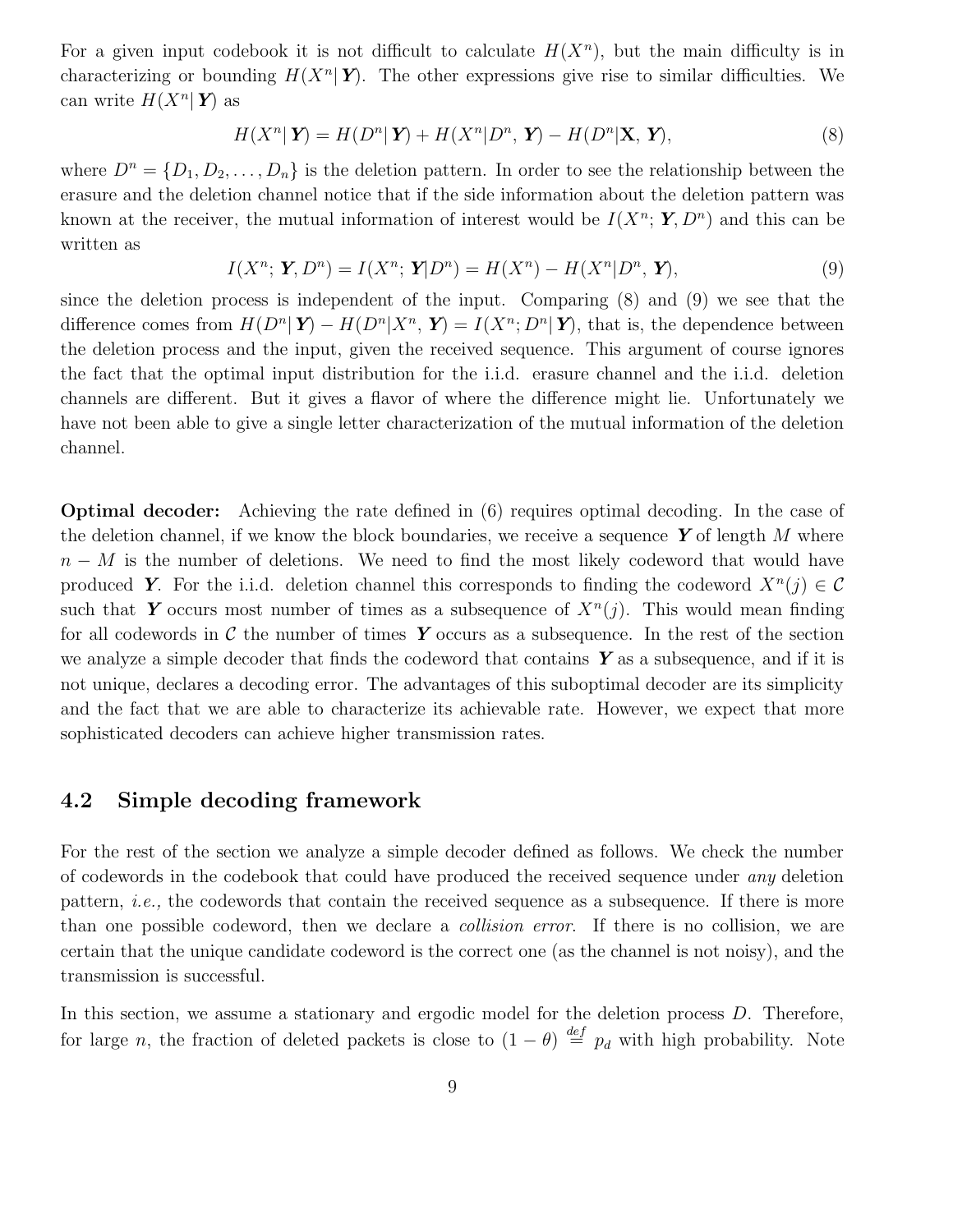that, as mentioned in Section 1, if the deletion patterns were known (through sequence numbers for example) then the channel would be equivalent to an erasure channel, whose capacity is  $\theta \log(K)$ . Clearly, conveying the deletion pattern to the receiver constitutes side-information and therefore this rate is an upper bound to the deletion channel capacity.

To study this problem we use the following lemma proved in [20] for common subsequences of random sequences.

**Lemma 4.1** [20] For a given K-ary sequence y of length |y|, the number  $F(n, y, K)$  of K-ary sequences of length n which contain sequence y as a subsequence is given by:

$$
F(n, |y|, K) = \sum_{j=|y|}^{n} \binom{n}{j} (K-1)^{n-j}
$$
\n(10)

Note that the function  $F(\cdot)$  depends on y only through its length |y|. Lemma 4.1 implies that if  $X<sup>n</sup>$  is an i.i.d. sequence with uniform distribution over its K-ary alphabet then,

$$
\mathbb{P}\left\{\mathbf{Y} \text{ subsequence of } X\right\} = \frac{F(n, |\mathbf{Y}|, K)}{K^n} \tag{11}
$$

as all sequences are equally likely. Given this result, we prove the following lower bound on the capacity of the deletion channel.

**Theorem 4.2** Given a stationary and ergodic deletion channel with stationary deletion probability  $p_d = 1 - \theta$  (with  $p_d < 1 - 1/K$ ), and an input alphabet size K, the capacity of this channel is lower bounded as

$$
C_{del} \ge \log\left(\frac{K}{K-1}\right) + \theta \log(K-1) - H_0(\theta). \tag{12}
$$

**Proof:** Generate a random codebook of  $2^{nR}$  i.i.d. codewords chosen uniformly from a K-ary alphabet. As the channel randomly deletes symbols from a codeword, the length of the received sequence  $M = |\mathbf{Y}|$  is a random variable. Assuming that the deletion process is stationary and ergodic, it follows that

$$
\lim_{n \to \infty} \mathbb{P}\left\{ \left| \frac{M}{n} - \theta \right| > \epsilon \right\} \to 0. \tag{13}
$$

We use the following decoding rule. If the received sequence Y has fewer than  $m = (\theta - \epsilon)n$ symbols, we declare an error. Because of (13), the probability of this error goes to zero. If the received sequence Y has at least m symbols, we check the number of codewords in the codebook that could have produced Y under any deletion pattern, i.e., the codewords that contain Y as a subsequence. If there is more than one possible codeword, then we declare a *collision error*. If there is no collision, we are certain that the unique candidate codeword is the correct one (as the subsequent channel after deletions is not noisy), and the transmission is successful.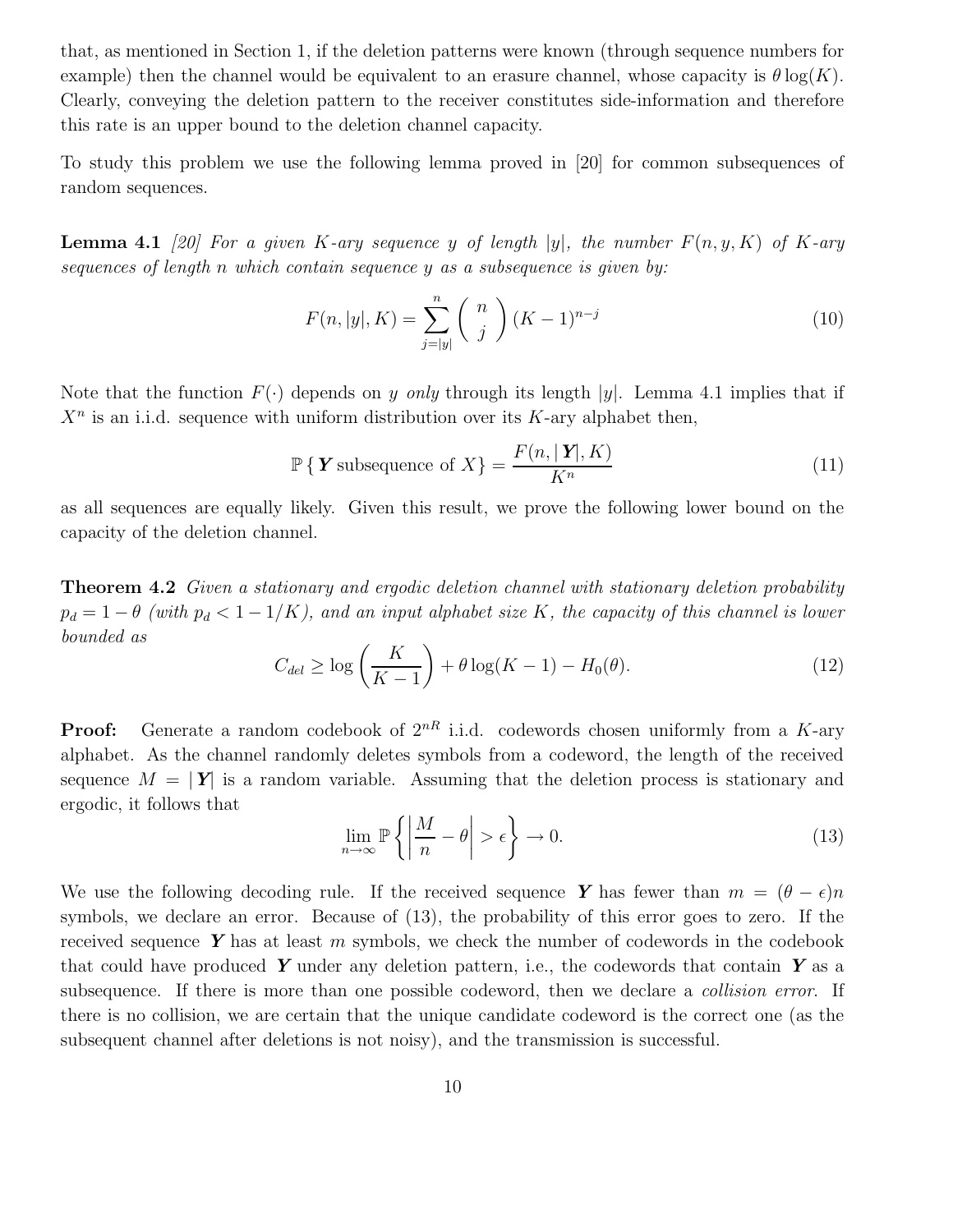We now compute the asymptotic probability of collision error. We first consider the *pairwise* probability of collision error between two codewords  $X_1$  and  $X_2$  from the codebook, averaged over all the codebooks. A collision error occurs between two codewords<sup>5</sup>  $X_1$  and  $X_2$  if the received sequence  $\mathbf{Y} = D_1^n \circ X_1$  generated by a random deletion pattern  $D_1^n$  is a subsequence of  $X_2$  (because this implies that there exists a deletion pattern  $D_2^n$  such that  $D_2^n \circ X_2 = \mathbf{Y}$ .

Consider the error probability conditional on the number of received symbols  $M$ . This probability obviously decreases with  $M$ , because the probability of a common subsequence decreases with its length. Therefore, an upper bound for the collision probability can be obtained by setting  $m = \lfloor (\theta - \epsilon)n \rfloor$  and assuming  $M = m$ . For computational reasons, we set  $m = (\theta - \epsilon)n - 1$ , which is conservative. Therefore, we can write the pairwise error probability that  $X_2$  collides with the transmitted codeword  $X_1$  averaged over random codebooks as,

$$
\bar{P}_2 = \mathbb{E}_{\mathcal{C}}[\mathbb{P}\{\text{error}|X_1, M\}] = \sum_{\mathbf{Y}, |\mathbf{Y}| = m} \mathbb{P}\{y \text{ is a subsequence of } X_2 | X_1\} \mathbb{P}\{\mathbf{Y} = D^n \circ X_1\} \quad (14)
$$
\n
$$
\stackrel{(a)}{=} \frac{F(n, m, K)}{K^n} \sum_{\mathbf{Y}, |\mathbf{Y}| = m} \mathbb{P}\{\mathbf{Y} = D^n \circ X_1\} \stackrel{(b)}{=} \frac{F(n, m, K)}{K^n}
$$
\n
$$
\stackrel{(c)}{\leq} \frac{1}{K^n} n \binom{n}{m} (K-1)^{n-m} \stackrel{(d)}{\leq} \frac{1}{K^n} n 2^{nH_0(\frac{m}{n})} (K-1)^{n-m}
$$

where (a) follows from (11) and the independence of  $X_1$  and  $X_2$ ; (b) follows because the probability summed over all deletion patterns (conditioned on the weight of the deletion pattern) is unity;  $(c)$ follows from the inequality that  $F(n, m, K) \leq n$  $\binom{n}{n}$ m  $(K-1)^{n-m}$  (which can be easily verified [20]); and (d) follows from the inequality  $\begin{pmatrix} n \\ n \end{pmatrix}$ m  $\left( \leq 2^{nH_0(\frac{m}{n})} \right)$  (see [21], Chapter 12, pp 284).

A union bound over all codewords  $X_2$  bounds the error probability  $\bar{P}_e$  (averaged over codebooks) as,

$$
\bar{P}_e \le 2^{nR} \mathbb{E}_{\mathcal{C}}[\mathbb{P}\left\{\text{error}|X_1, M > m\right\}] + \mathbb{P}\left\{M \le m\right\} \le n \left[\frac{(K-1)2^R 2^{H_0(\frac{m}{n})}}{K(K-1)^{\frac{m}{n}}}\right]^n + \delta_n. \tag{15}
$$

Therefore, if the first term decreases exponentially with  $n$ , the probability of error goes to zero asymptotically in n as  $\delta_n \to 0$  from (13). This happens when

$$
R < \log\left(\frac{K}{K-1}\right) + \theta \log(K-1) - H_0(\theta) \tag{16}
$$

Therefore, by using the well-known random coding argument [21], there exists a deterministic codebook which has an achievable rate given by R. Note that this is in the regime where  $\theta$  is such that  $\log(\frac{K}{K-1})$  $\frac{K}{K-1}$  +  $\theta \log(K-1) - H_0(\theta) > 0$ , which occurs for  $p_d < 1 - 1/K$ . ■

<sup>&</sup>lt;sup>5</sup>By slight abuse of notation we use  $X_1, X_2$  for the codeword sequences of length n.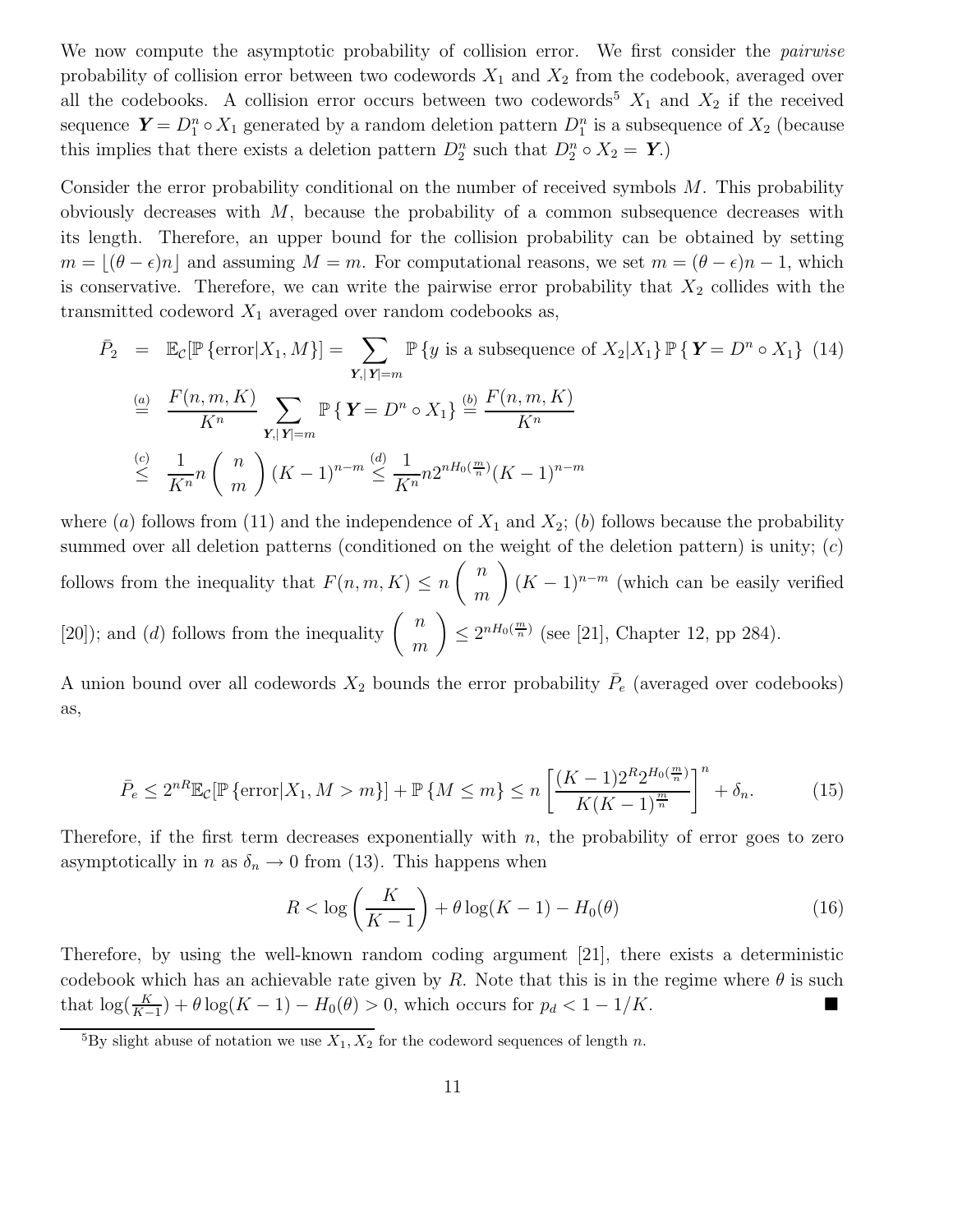Therefore, as the capacity of the deletion channel is upper bounded by that of the erasure channel, we obtain the following double inequality,

$$
\log\left(\frac{K}{K-1}\right) + \theta \log(K-1) - H_0(\theta) \le C_{del} \le \theta \log(K) \tag{17}
$$

For the binary case  $(K = 2)$ , Theorem 4.2 coincides with the achievable rate proved in [4, 7]. However, the decoding technique is not the sequential decoding rule used in [4, 7], but is a common subsequence (mismatched) detection rule.

Corollary 4.1 Given a stationary and ergodic deletion channel with long term deletion probability given by  $1 - \theta$  (with  $\theta > 1/2$ ), and a binary input alphabet, the capacity of this channel is lower bounded as

$$
C_{del} \ge 1 - H_0(\theta),\tag{18}
$$

where  $H_0(.)$  is the binary entropy function.

### 4.3 Markov lower bound

In Section 4.2, the codewords were i.i.d. However, we believe that the optimal codebook construction has memory, because the deletion channel has memory. In this section, we sharpen the result in Section 4.2 by using input codebooks which are generated from a Markov process. For simplicity, we consider only first-order Markov chains. We continue with the simple decoding framework introduced in Section 4.2.

In analogy with the analysis for i.i.d. codewords in the previous section, we need to find the probability that two independent Markov chains of length  $n$  have a common subsequence of length greater than m. In order to simplify the analysis, we assume that the deletion sequences are i.i.d.  $processes<sup>6</sup>$ .

**Theorem 4.3** Given an i.i.d. deletion channel with deletion probability given by  $p_d = 1 - \theta$ , and a K-ary input alphabet, the capacity of this channel is lower bounded as

$$
C_{del} \ge \sup_{\substack{\gamma > 0 \\ 0 < p < 1}} \left[ -\theta \log \{ (1 - q)A + qB \} - \gamma \right] \text{ nats} \tag{19}
$$

where  $A = A(p, \gamma) = e^{-\gamma} \frac{(1-p)}{(K-1)\left[1-\frac{1}{2}\right]}$  $\frac{(1-p)}{(K-1)\left[1-e^{-\gamma}\left\{1-\frac{1-p}{K-1}\right\}\right]},\ B=B(p,\gamma)=e^{-2\gamma}\frac{(1-p)^2}{(K-1)\left[1-e^{-\gamma}\left\{\frac{1-p}{K-1}\right\}\right]}$  $\frac{(1-p)^2}{(K-1)\left[1-e^{-\gamma}\left\{1-\frac{1-p}{K-1}\right\}\right]} + pe^{-\gamma}$  and  $q = q(p) = \frac{1}{k}$  $\frac{1}{K} \left[ 1 + \frac{\theta(K-1)(pK-1)}{(K-1)-(1-\theta)(pK-1)} \right].$ 

 $6$ The technique developed here can be easily extended to the case where the deletion sequences are finite-state Markov processes as well.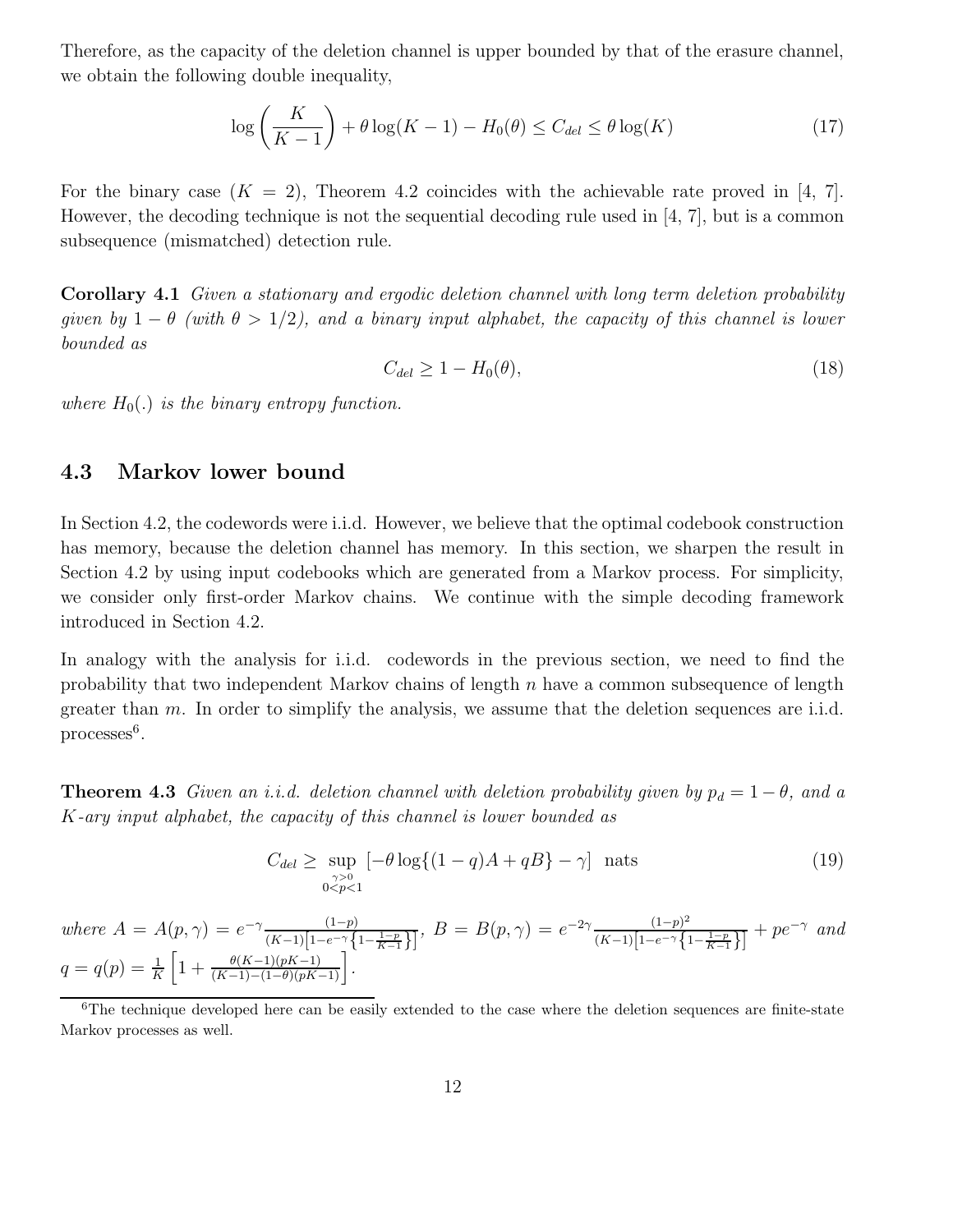

Figure 2: Markov chain generating codebook.

**Proof:** We generate a random codebook  $\mathcal{C}$  of  $e^{nR}$  codewords, with each codeword an independent sequence generated using the first-order Markov chain illustrated in Figure 2. We use the same decoding framework as the one used in the proof of Theorem 4.2, *i.e.*, we declare an error either when the received sequence Y has fewer than  $m = (\theta - \epsilon)n$  symbols, or when there is more than one codeword in  $\mathcal C$  that contains  $Y$  as a subsequence. In order to compute the asymptotic collision error probability, we again consider the *pairwise probability of error*  $\bar{P}_2$  between two codewords  $X_1$ and  $X_2$  averaged over random codebooks. As in (14) this can be written as,

$$
\bar{P}_2 = \mathbb{E}_{\mathcal{C}}[\mathbb{P}\left\{\text{error}|X_1, M\right\}] = \sum_{\mathbf{Y}, |\mathbf{Y}| = m} \mathbb{P}\left\{\mathbf{Y} \text{ is a subsequence of } X_2 | X_1\right\} \mathbb{P}\left\{\mathbf{Y} = D^n \circ X_1\right\} \tag{20}
$$

The central difference between the calculation done in (14) and here is that when the input codebook has memory, the term  $\mathbb{P}\{y \text{ is a subsequence of } X_2 | X_1\}$  depends explicitly on the subsequence Y not just through its length  $M$  as was the case in  $(14)$ . Moreover, this implies that we need to also explicitly calculate the term  $\mathbb{P} \{ Y = D^n \circ X_1 \}$  when the deletion process is i.i.d. and  $X_1$  is a Markov process. For both these calculations, the weight of the derivative<sup>7</sup>  $\Delta Y$  of Y becomes important. Note that the number  $N_i$  of K-ary sequences y of length  $|y| = m$  with  $\Delta y$  having weight i is given by

$$
N_i = K(K-1)^i \binom{m-1}{i}.
$$
\n(21)

 ${}^{7}\Delta Y$  is defined as a sequence of length  $|Y|-1$ , whose  $l^{th}$  component is 1 if  $Y_{l+1}\neq Y_l$ , and 0 otherwise. See also the table of definitions at the end of Section 2.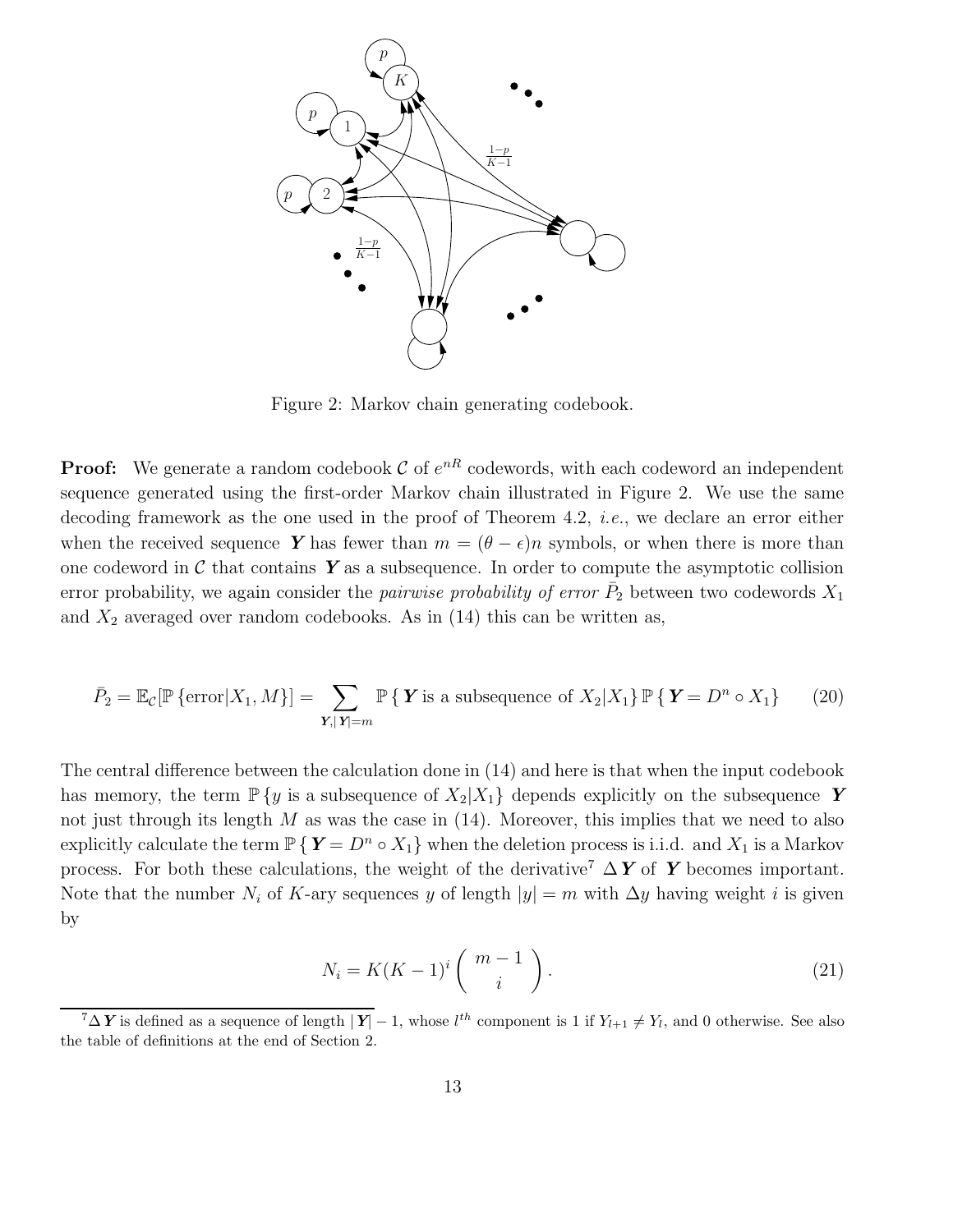Therefore, to calculate the pairwise error probability expression in (20) we use the following results, which are proved in the Appendix. Once having calculated the pairwise error probability we can prove the claim in (19).

**Result 1:** The probability of a given subsequence y occurring through an i.i.d. deletion process D in  $X$ , averaged over the input codebook, is given by

$$
\mathbb{P}\left\{\mathbf{Y} = D^n \circ X\right\} = \frac{1}{K} \left(\frac{1-q}{K-1}\right)^i q^{m-1-i},\tag{22}
$$

where *i* is the weight of  $\Delta Y$ ,  $|Y| = m$ , and  $q = \frac{1}{k}$  $\frac{1}{K} \left[ 1 + \frac{\theta(K-1)(pK-1)}{(K-1)-(1-\theta)(pK-1)} \right].$ 

**Result 2:** The probability of a given subsequence y occurring in a Markov sequence  $X_2$  generated by the transition probability illustrated in Figure 2 is bounded by,

> $\mathbb{P}\{\mathbf{Y} \text{ is a subsequence of } X_2\} \leq \inf_{\gamma>0} F e^{\gamma n} A^i B^{m-1-i}$  $(23)$

where

$$
A = e^{-\gamma} \frac{(1-p)}{(K-1)\left[1 - e^{-\gamma} \left\{1 - \frac{1-p}{K-1}\right\}\right]},
$$
\n(24)

$$
B = e^{-2\gamma} \frac{(1-p)^2}{(K-1)\left[1 - e^{-\gamma}\left\{1 - \frac{1-p}{K-1}\right\}\right]} + pe^{-\gamma},\tag{25}
$$

and

$$
F = \frac{1}{K}e^{-\gamma} \left[ 1 + \frac{(1-p)e^{-\gamma}}{1 - e^{-\gamma} \{1 - \frac{1-p}{K-1}\}} \right].
$$
\n(26)

Again, in (23) *i* denotes the weight of  $\Delta Y$ , and  $|Y| = m$ .

Using  $(21)$ ,  $(22)$  and  $(23)$  in  $(20)$  we obtain,

$$
\bar{P}_2 \leq \sum_{i=0}^{m-1} N_i \inf_{\gamma>0} \left[ F e^{\gamma n} A^i B^{m-1-i} \frac{1}{K} \left( \frac{1-q}{K-1} \right)^i q^{m-1-i} \right]
$$
\n
$$
\leq \inf_{\gamma>0} \left[ F e^{\gamma n} \sum_{i=0}^{m-1} {m-1 \choose i} \{ (1-q)A \}^i \{ Bq \}^{m-1-i} \right]
$$
\n
$$
\leq F \inf_{\gamma>0} \left[ e^{\gamma n} \{ (1-q)A + qB \}^{m-1} \right],
$$
\n(27)

where (a) follows by using the binomial expansion of  $(a + b)^{m-1}$ .

As in the proof of Theorem 4.2, we use a union bound over all codewords  $X_2$ , if  $X_1$  was the transmitted codeword to obtain,

$$
\bar{P}_e \le e^{nR} \mathbb{E}_{\mathcal{C}}[\mathbb{P}\left\{\text{error}|x_1, M > m\right\}] + \mathbb{P}\left\{M \le m\right\} \tag{28}
$$

$$
\leq e^{nR} F \inf_{\gamma > 0} \left[ e^{\gamma n} \left\{ (1 - q) A + q B \right\}^{m-1} \right] \tag{29}
$$

$$
\leq F \inf_{\gamma>0} \left[ \frac{1}{(1-q)A + qB} \left\{ e^R e^{\gamma} [(1-q)A + qB]^{\frac{m}{n}} \right\}^n \right] + \delta_n.
$$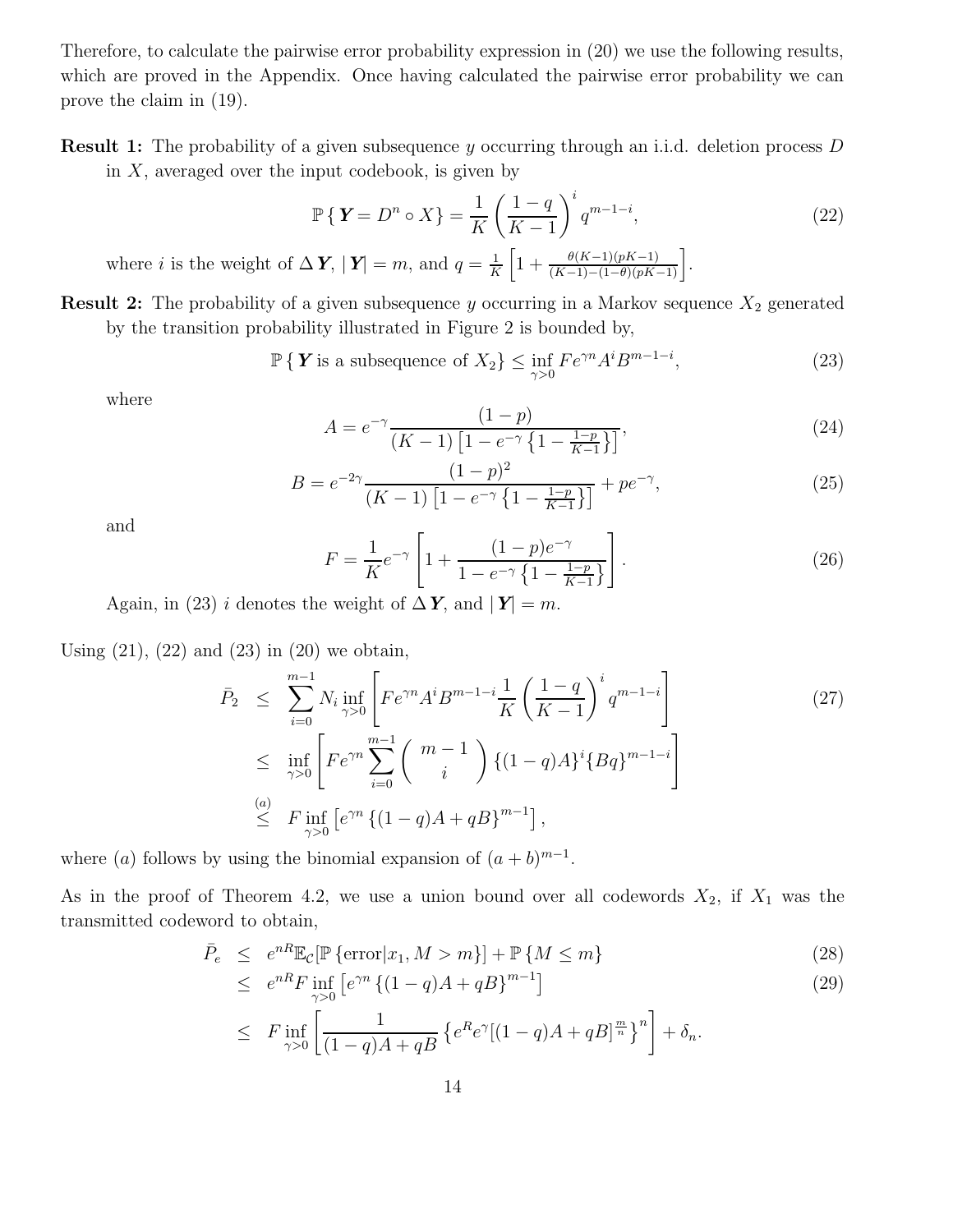Therefore the probability of error goes to zero asymptotically in  $n$  if,

$$
R < \sup_{\substack{\gamma > 0 \\ 0 < p < 1}} \left[ -\theta \log \{ (1 - q)A + qB \} - \gamma \right] \text{ nats} \tag{30}
$$

 $\blacksquare$ 

giving us the desired result.

#### Remarks:

- Note that for  $p = \frac{1}{k}$  $\frac{1}{K}$ , it can be shown that the result in Theorem 4.3 reduces to that in Theorem 4.2 specialized to the i.i.d. deletion channel.
- Also note that the optimization of (19) for a given p can be accomplished in closed form as it results in a simple quadratic equation in  $\gamma$ .

We can specialize the result in Theorem 4.3 to the binary  $K = 2$  case, as follows.

**Corollary 4.2** Given an i.i.d. deletion channel with deletion probability given by  $p_d = 1 - \theta$ , and a binary input alphabet, the capacity of this channel is lower bounded as

$$
C_{del} \ge \sup_{\substack{\gamma > 0 \\ 0 < p < 1}} \left[ -\theta \log \{ (1 - q)A + qB \} - \gamma \right] \text{ nats} \tag{31}
$$

where  $A = A(p, \gamma) = \frac{(1-p)e^{-\gamma}}{(1-p e^{-\gamma})}$  $\frac{(1-p)e^{-\gamma}}{(1-pe^{-\gamma})}, B = B(p,\gamma) = \frac{(1-p)^2e^{-2\gamma}}{(1-pe^{-\gamma})} + pe^{-\gamma}$  and  $q = q(p) = 1 - \frac{1-p}{1+(1-\theta)(p)}$  $\frac{1-p}{1+(1-\theta)(1-2p)}$ .

It is interesting to note that with a Markovian codebook, non-zero capacity is achievable even for  $p_d > 1 - 1/K$ , the cutoff deletion probability for i.i.d. codebooks in our decoding framework. This is further examined in the next subsection, where we give some numerical results. This leads us to conjecture that a promising approach to achieve higher rates over the deletion channel is through codebooks generated by higher-order Markov processes, as it is unclear whether i.i.d. geometrically distributed runlengths are optimal.

### 4.4 Numerical results

In order to gain insight into the behavior of deletion channels, we give some numerical examples. In Figure 3, we plot the achievable rates derived in Sections 4.2 and 4.3. We also plot the "upper" bound derived by Ullman [5] given in (2). Note that this bound is only given for reference, as the underlying assumptions differ from ours: it relates to the combinatorial zero-error rate, while we are interested in vanishing error probability. Therefore, the achievable rate for the deletion channel is not necessarily upper bounded by the Ullman *zero-error upper bound*. Note that the lower bound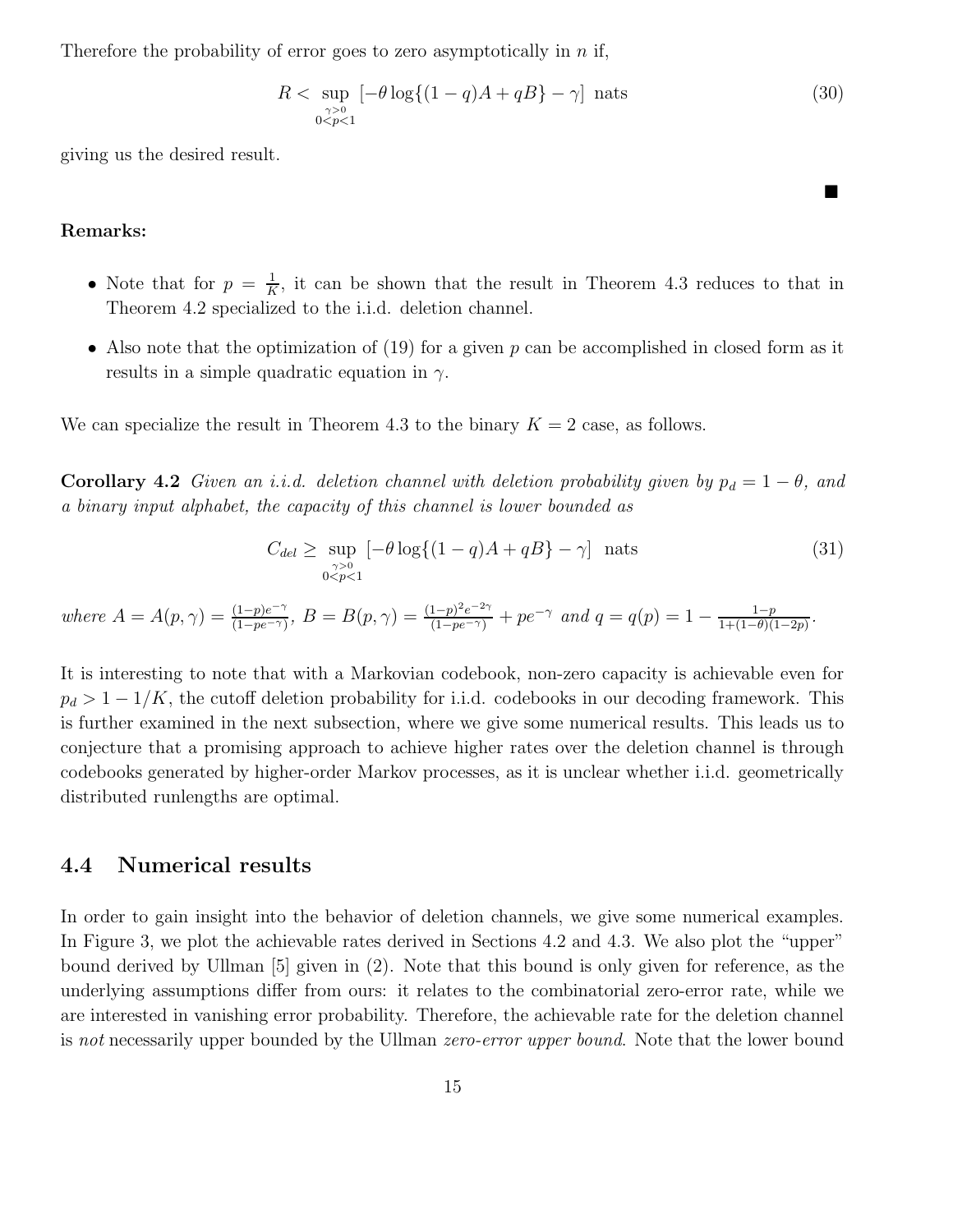derived in 4.3 (labeled as the Markov bound) is non-zero up to  $p_d = 0.96$  and in particular improves the previously known lower bound given in  $(1)$  [4, 7]. In Figure 4, we illustrate that for non-binary alphabet sizes, the difference between the deletion channel and the erasure channel rates can be quite small. In particular, we have compared the lower bound (12) derived in Theorem 4.2 to the erasure channel rate. As can be seen from (12), the difference is at most  $H_0(p_d) - p_d \log \frac{K}{K-1}$  bits, which is at most 1 bit. This is true with i.i.d. codebooks, and the bound becomes sharper with Markovian codebooks. This suggests that the use of sequence numbers to detect deletions is quite inefficient 8 . For example, in TCP, 32 bits per packet are sacrificed for the sequence number, while our result shows that at most one bit of redundancy per packet is necessary to convert a deletion channel into an erasure channel.



Figure 3: Achievable rates versus deletion probability for binary alphabet size.

### 5 Noisy deletion channel

In this section we briefly examine the effect of cascading a deletion channel with a discrete memoryless channel (DMC) as shown in Figure 5. We will mainly develop the lower bounds for i.i.d. input codebooks as done in Section 4.2. Also for simplicity we consider symmetric DMCs for which it is known that the optimal input distribution is uniform over the input alphabet (see [21], pp 190). We first start with a description of a decoder suitable for the noisy deletion channel. Using this decoder we provide a single letter achievable rate bound for the noisy deletion channel.

<sup>&</sup>lt;sup>8</sup>Strictly speaking, sequence numbers are not a feasible coding scheme, as they require  $\log n$  bits per packet.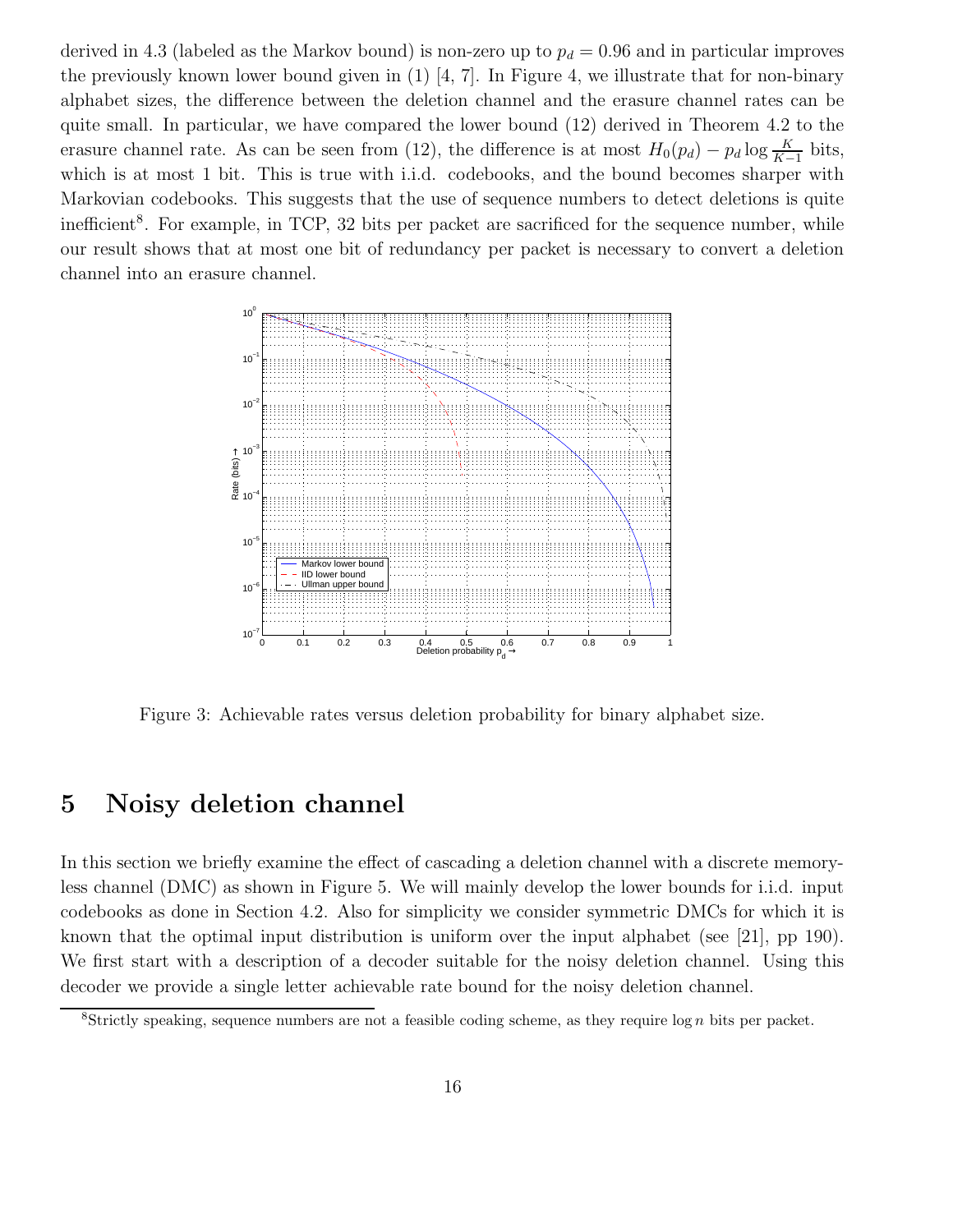

Figure 4: Erasure and deletion channels with packet size of  $K = 50$  bits.



Figure 5: A deletion channel followed by a discrete memoryless channel.

Consider a received sequence  $\boldsymbol{Z}$  of random length M which is the output of the cascade of the deletion channel and the DMC. Informally, the decoder looks at the set  $A_{\epsilon}(\tilde{Y}^M|\mathbf{Z})$  sequences of length m which are "typical" with respect to the *particular* noisy received  $Z$ , where typicality is defined with respect to the discrete memoryless channel. Now, the decoder constructs a list  $\mathcal L$  of all codewords for which any sequence in  $A_{\epsilon}(\tilde{Y}^M|\mathbf{Z})$  is a subsequence of the codeword. Unless  $|\mathcal{L}| = 1$ , the decoder declares an error. If  $|\mathcal{L}| = 1$ , then the decoder declares that j is the index of the transmitted codeword, where  $j \in \mathcal{L}$ . Therefore, an error occurs either if  $|\mathcal{L}| \neq 1$  or if  $j \in \mathcal{L}$  is not the transmitted message. We bound the rate for which this error probability diminishes to zero asyptotically in  $n$  and this provides an achievable rate for the noisy deletion channel.

Consider a discrete memoryless channel (DMC) defined by the transition probability  $p(z|y)$ , where we take  $Y$  as the input and  $Z$  as the output of the DMC. As mentioned earlier, we restrict our attention to symmetric DMCs. The  $m<sup>th</sup>$  extension of the DMC is given by the product distribution,  $p(z^m|y^M) = \prod_{i=1}^M p(z_i|y_i)$ . We define the set  $A_{\epsilon}(\tilde{Y}^M|\mathbf{Z})$  to be the set of input sequences  $\tilde{y}^M$ , that are jointly  $\epsilon - typical$  with a particular output sequence  $\mathbf{Z}$  [21]. Therefore, we immediately have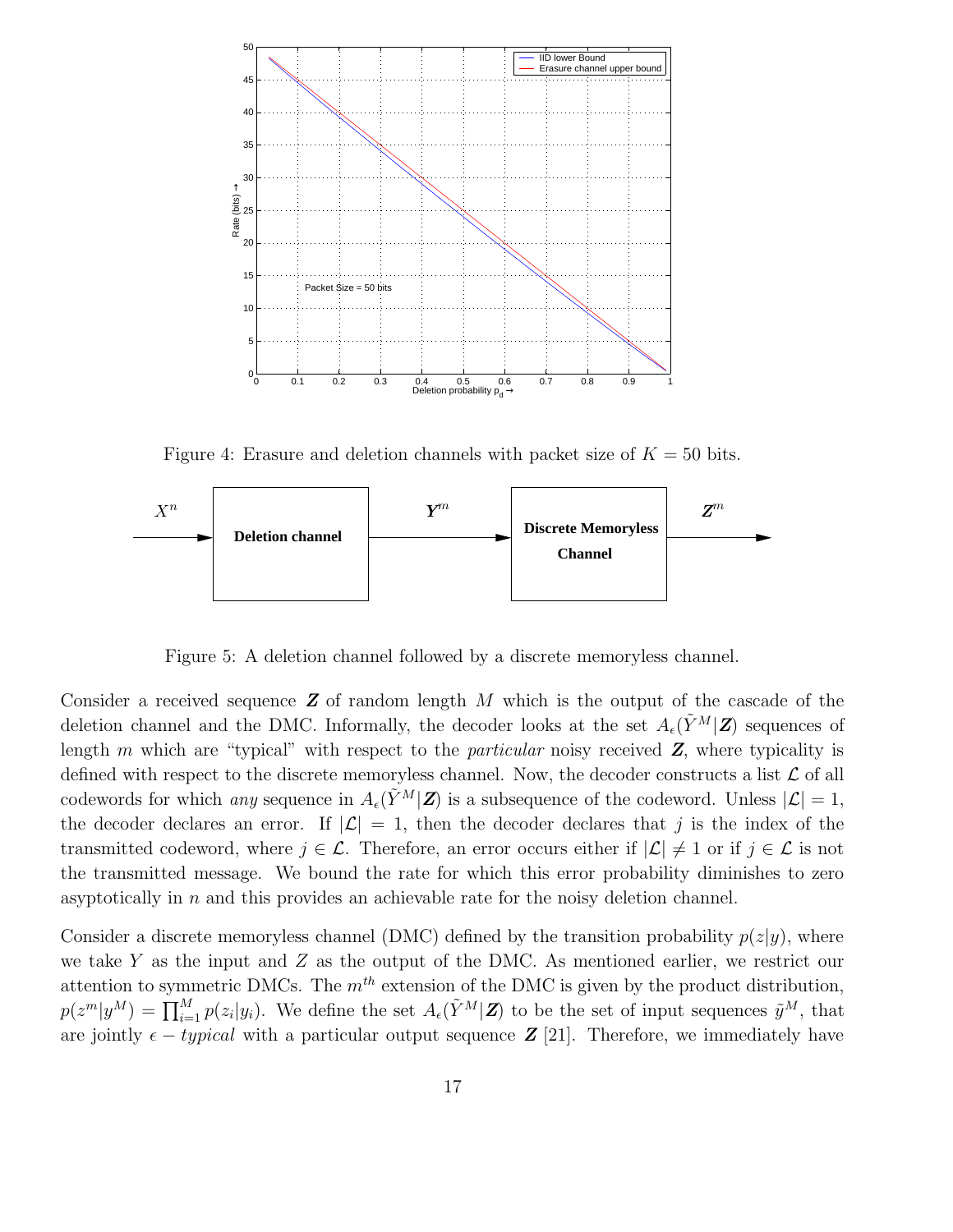the following result (see [21], Theorem 14.2.2) that for sufficiently large  $m$ ,

$$
|A_{\epsilon}(\tilde{Y}^M|\mathbf{Z})| \le 2^{m(H(Y|Z) + 2\epsilon)}.
$$
\n(32)

**Theorem 5.1** Consider a stationary and ergodic deletion channel with stationary deletion probability  $p_d = 1 - \theta$  (with  $p_d < 1 - 1/K$ ), and an input alphabet size K. If the deletion channel is cascaded with a symmetric DMC (as shown in Figure 5) then capacity of this channel is lower bounded as

$$
C_{del} \ge \max\left\{\log\left(\frac{K}{K-1}\right) + \theta\log(K-1) - [H_0(\theta) + \theta H(Y|Z)]\right\}.
$$
 (33)

**Proof:** Generate a random codebook  $\{x^n(1), \ldots, x^n(2^{nR})\}$  of  $2^{nR}$  *n*-length i.i.d. codewords chosen uniformly from a K-ary alphabet. As in the proof of Theorem 4.2, if the received sequence  $\boldsymbol{Z}$  has fewer than  $m = (\theta - \epsilon)n$  symbols, we declare an error. As before due to (13), the probability of this error goes to zero asymptotically in n. Without loss of generality, let us assume that  $i = 1$ was the transmitted message, *i.e.*,  $x^n(1)$  was the transmitted sequence. If we denote the output of the deletion channel as Y, then clearly it is a subsequence of  $x^n(1)$ . However note that the noisy sequence **Z** observed after **Y** may not be a subsequence of  $x^n(1)$ .

The decoder generates a list L of all messages for which there exists a sequence in  $A_{\epsilon}(\tilde{Y}^M|\mathbf{Z})$  which is a subsequence of the codeword. That is,

$$
\mathcal{L} = \left\{ j : \exists \tilde{y}^M \in A_{\epsilon}(\tilde{Y}^M | \mathbf{Z}) \text{ such that } \tilde{y}^M \text{ is a subsequence of } x^n(j) \right\}
$$
(34)

Let us define the event

$$
E_j = \{j \in \mathcal{L}\}, \ \ j = 1, \dots, 2^{nR}.\tag{35}
$$

Clearly, we have from the union bound that

$$
\mathbb{P}\left\{\text{error}|x^n(1)\right\} \le \mathbb{P}\left\{E_1^c\right\} + \sum_{j \ne 1} \mathbb{P}\left\{E_j\right\}.\tag{36}
$$

Since Y the output of the deletion channel is a subsequence of  $x^n(1)$ , the event  $E_1^c$  will occur only if  $Y$  is not jointly typical with the DMC output  $Z$ . Therefore by the definition of the typical set, we see that  $\mathbb{P}\{E_1^c\} \leq \epsilon$ . Now for the event  $E_j, j \neq 1$ , it is easy to see that

$$
\mathbb{P}\left\{E_j\right\} \le \sum_{\tilde{y}^M \in A_{\epsilon}(\tilde{Y}^M | \mathbf{Z})} \mathbb{P}\left\{\tilde{y}^M \text{ is a subsequence of } x^n(j)\right\} \stackrel{(a)}{\le} |A_{\epsilon}(\tilde{Y}^M | \mathbf{Z})| \frac{F(n, m, K)}{K^n} \tag{37}
$$

In the above  $(a)$  is because we are considering uniform i.i.d. codebooks, and hence  $(a)$  is a consequence of  $(11)$ . Using  $(37)$  and  $(32)$ , and following steps similar to  $(15)$  we see that

$$
\mathbb{P}\left\{\text{error}|x^n(1)\right\} \le \delta_n + \epsilon_n + \left[\frac{(K-1)2^R 2^{H_0(\frac{m}{n})} 2^{\frac{m}{n}[H(Y|Z)+2\epsilon_n]}}{K(K-1)^{\frac{m}{n}}}\right]^n\tag{38}
$$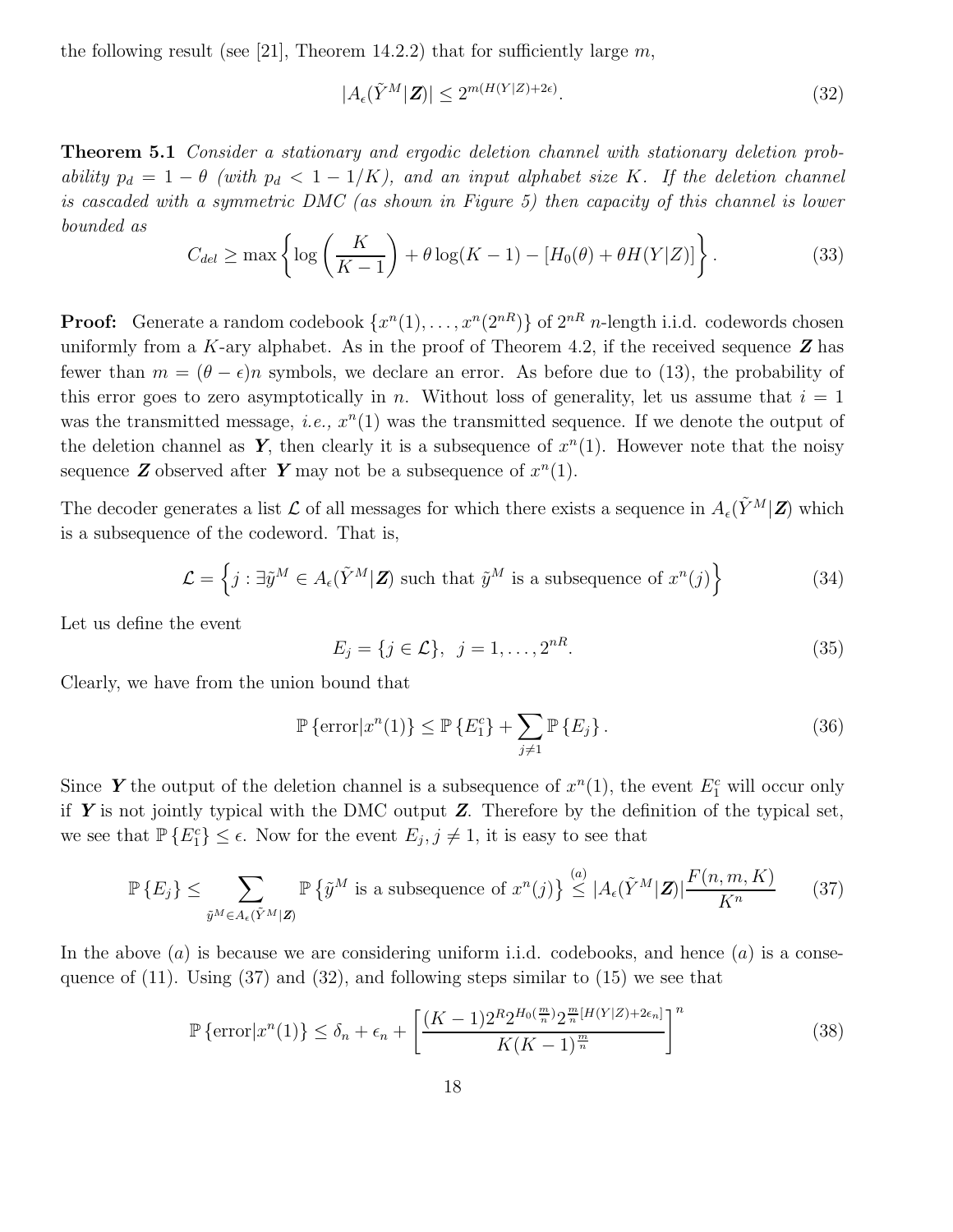Hence, as  $\delta_n$ ,  $\epsilon_n \to 0$ , we see that the probability of error goes to zero asymptotically in n if,

$$
R < \log\left(\frac{K}{K-1}\right) + \theta \log(K-1) - \{H_0(\theta) + \theta H(Y|Z)\}.\tag{39}
$$

This gives the desired achievable rate using standard random coding arguments.

Corollary 5.1 Consider a stationary and ergodic deletion channel with long term deletion probability given by  $1 - \theta$  (with  $\theta > 1/2$ ), and a binary input alphabet. If we cascade this with a binary symmetric channel with cross-over probability  $p_e$ , then the capacity of this channel is lower bounded as

$$
C_{del} \ge \max\{0, 1 - [H_0(\theta) + \theta H_0(p_e)]\},\tag{40}
$$

where  $H_0(.)$  is the binary entropy function.

## 6 Discussion

In this paper, we have studied information transmission over finite buffer channels. We considered two cases. First, if the packet loss pattern is known at the receiver, the channel is equivalent to an erasure channel. For this case, we focus on the impact of non-Markovian channel memory and on feedback. Second, if the receiver does not have this side information, it is equivalent to a deletion channel. For this case, we need to make stronger assumptions about the deletion process. We developed bounds for the achievable rate of deletion channels when we use a simple (but mismatched) decoder.

In Section 3, we studied the case where the packet loss is known at the receiver, *i.e.*, the deletion pattern is known. This led to a model of the channel as a finite-state channel (with memory) that sends a special erasure symbol when the buffer is full. For this model we showed that even when the state-process has complicated memory an i.i.d. channel input process achieves capacity, which is not true for general finite-state channels. Moreover, for this model we showed that feedback does not change the capacity as long as the sender does not change the arrival rate of the packets.

In Section 4, we studied the case where the packet loss is not known at the receiver. Under this assumption, the finite buffer channel is a deletion channel, whose study is more complicated than the erasure channel, and whose precise capacity remains elusive. We were able to significantly improve upon previously known capacity bounds for the deletion channel. This was done using Markovian input codebooks and a stronger assumption about the deletion process than for the erasure channel. Specifically, we assumed an i.i.d. deletion process for those results, although our techniques could be extended to finite-state Markovian deletion processes in a straightforward manner. Also, we showed that a simple subsequence matching decoder can perform quite well for larger alphabet sizes  $K$ , although its performance remains far below the erasure channel in the binary case even with Markovian codebooks when the deletion probability approaches 1. We also examined the noisy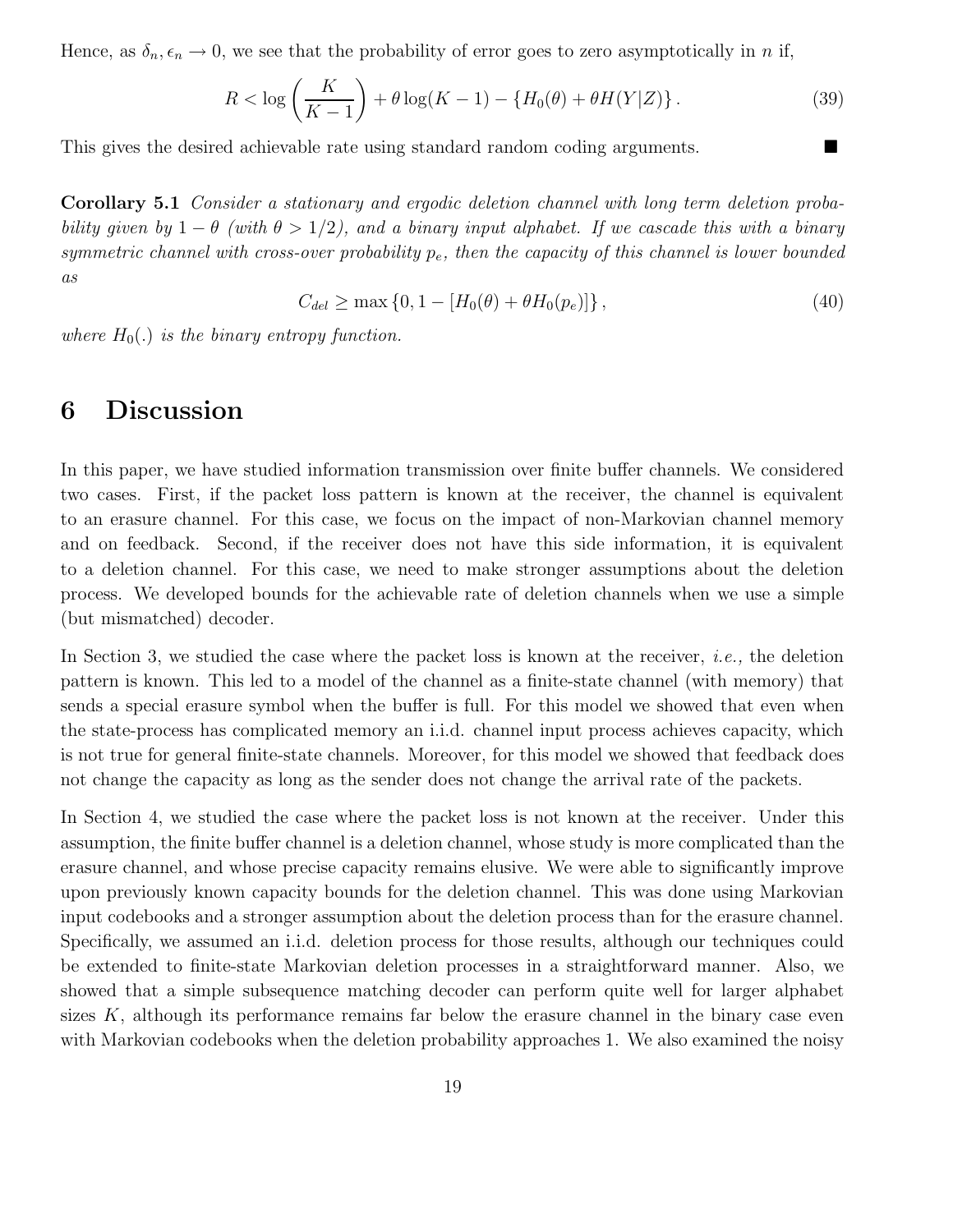deletion channel where the deletion channel is cascaded with a symmetric DMC. Here we gave a single letter expression for an achievable rate that naturally extended from the bound for deletion channels with i.i.d. inputs.

Several interesting questions remain open about deletion channels. Of course, the central question is the single-letter characterization of its capacity. Even in the absence of such a characterization, it would be important to develop tighter upper and lower bounds for achievable rates. In particular, good upper bounds for small alphabet sizes will be useful in gaining insight into the behavior of deletion channels.

The problem of code construction has a long history and still has a vast number of unresolved problems (see [8] for example). A key insight from our work is that for small deletion probabilities, random i.i.d. codebooks perform well, while for higher deletion probabilities one needs to introduce memory into the codebook design. We believe that this stems from the need of having "runs" of identical symbols in codewords, such that most of these runs survive the deletion process. This leads us to conjecture that coding in run-lengths is a useful design technique for deletion channel codes.

### Acknowledgments

We would like to thank Yiannis Kontoyiannis, Michael Mitzenmacher, Alon Orlitsky, Neil Sloane, Emre Telatar, and Vinay Vaishampayan for stimulating discussions on the topic of this paper. We also thank the reviewers for detailed and constructive inputs. Their comments also encouraged us to obtain additional results on the noisy deletion channel.

## A Proof of Theorem 3.1

**Proof:** We first prove the result for the case without feedback. Since under the regularity conditions for  $\{Q_i\}$ , mutual information has an operational interpretation, the capacity C is given by

$$
C = \lim_{n \to \infty} \frac{1}{n} \max_{p(X^n)} I(X^n; Y^n).
$$

Thus we can write,

$$
C_n = I(X^n; Y^n) = H(Y^n) - H(Y^n | X^n) = \sum_{i=1}^n H(Y_i | Y^{i-1}) - H(Y_i | Y^{i-1}, X_i, X^{i-1}) \tag{41}
$$

The channel output  $Y_i$  in turn is a function of the current channel state  $Q_i$  and the current input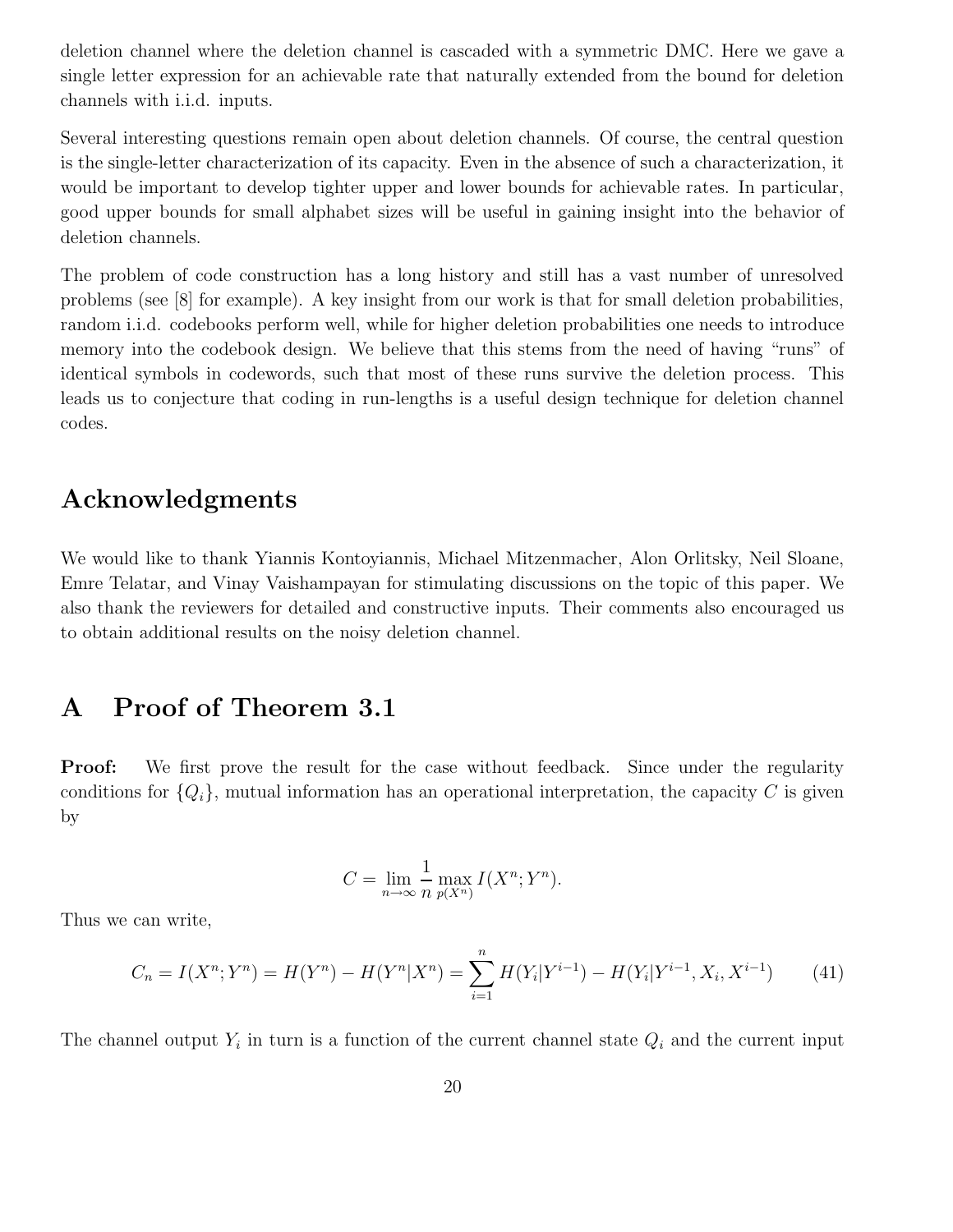symbol  $X_i$ . We can identify the following Markov chain.

$$
X^{i-1} \leftrightarrow (X_i, Q_i) \leftrightarrow Y_i
$$

Furthermore, conditional on  $Q^{i-1}$  or  $Y^{i-1}$  (or both),  $Q_i$  is independent of  $X^{i-1}, X_i$ , i.e.,

$$
(X^{i-1}, X_i) \leftrightarrow Y^{i-1} \leftrightarrow Q_i \tag{42}
$$

This is because the channel state is independent of the channel input.

We can now compute the two entropies in (41). Recall that for a dropped packet  $(Q<sub>i</sub> = 1)$ , the decoder receives the special erasure symbol  $Y_i = E$ , which embodies the assumption that the receiver has side information about dropped packets.

$$
H(Y_i|Y^{i-1}) = \mathbb{E} \left[ -\log \left\{ p \left( Y_i|Q_i = 0, Y^{i-1} \right) p \left( Q_i = 0 | Y^{i-1} \right) + p \left( Y_i|Q_i = 1, Y^{i-1} \right) p \left( Q_i = 1 | Y^{i-1} \right) \right\} \right]
$$
  
\n
$$
= \mathbb{E} \left[ -\log \left\{ \mathbf{1}_{\{ Y_i \neq E \}} p \left( Y_i|Q_i = 0, Y^{i-1} \right) p \left( Q_i = 0 | Y^{i-1} \right) + \mathbf{1}_{\{ Y_i = E \}} p \left( Q_i = 1 | Y^{i-1} \right) \right\} \right]
$$
  
\n
$$
= \mathbb{E} \left[ -\mathbf{1}_{\{ Y_i \neq E \}} \log \left\{ p \left( Y_i|Q_i = 0, Y^{i-1} \right) p \left( Q_i = 0 | Y^{i-1} \right) \right\} \right] +
$$
  
\n
$$
\mathbb{E} \left[ -\mathbf{1}_{\{ Y_i = E \}} \log \left\{ p \left( Q_i = 1 | Y^{i-1} \right) \right\} \right]
$$
  
\n(43)

$$
H(Y_i|Y^{i-1}, X_i, X^{i-1}) = \mathbb{E} \left[ -\log \left\{ p(Y_i|Q_i = 0, X_i) p(Q_i = 0|Y^{i-1}, X_i, X^{i-1}) + p(Y_i|Q_i = 1, Y^{i-1}, X_i, X^{i-1}) p(Q_i = 1|Y^{i-1}, X_i, X^{i-1}) \right\} \right]
$$
\n
$$
= \mathbb{E} \left[ -\log \left\{ \mathbf{1}_{\{Y_i \neq E\}} p(Y_i|Q_i = 0, X_i) p(Q_i = 0|Y^{i-1}) + \mathbf{1}_{\{Y_i = E\}} p(Q_i = 1|Y^{i-1}) \right\} \right]
$$
\n
$$
= \mathbb{E} \left[ -\mathbf{1}_{\{Y_i \neq E\}} \log \left\{ p(Y_i|Q_i = 0, X_i) p(Q_i = 0|Y^{i-1}) \right\} \right] + \mathbb{E} \left[ -\mathbf{1}_{\{Y_i = E\}} \log \left\{ p(Q_i = 1|Y^{i-1}) \right\} \right]
$$
\n(44)

Putting together (41), (43) and (44), we get

$$
C_n = \sum_{i=1}^n \mathbb{P} \{ Q_i = 0 \} \left[ H(Y_i | Q_i = 0, Y^{i-1}) - H(Y_i | Q_i = 0, X_i) \right]
$$
(45)

Since for  $Q_i = 1$ , we have  $H(Y_i|Q_i = 1, Y^{i-1}) = H(Y_i|Q_i = 1, X_i) = 0$ , using this in (45) we have therefore shown that

$$
C_n = I(X^n; Y^n) = \sum_{i=1}^n \left[ H(Y_i|Q_i, Y^{i-1}) - H(Y_i|Q_i, X_i) \right]. \tag{46}
$$

For a given marginal distribution  $p(X_i)$ , the first term of (46) is maximized for  $\{X_i\}$  i.i.d., because conditioning reduces entropy. Therefore,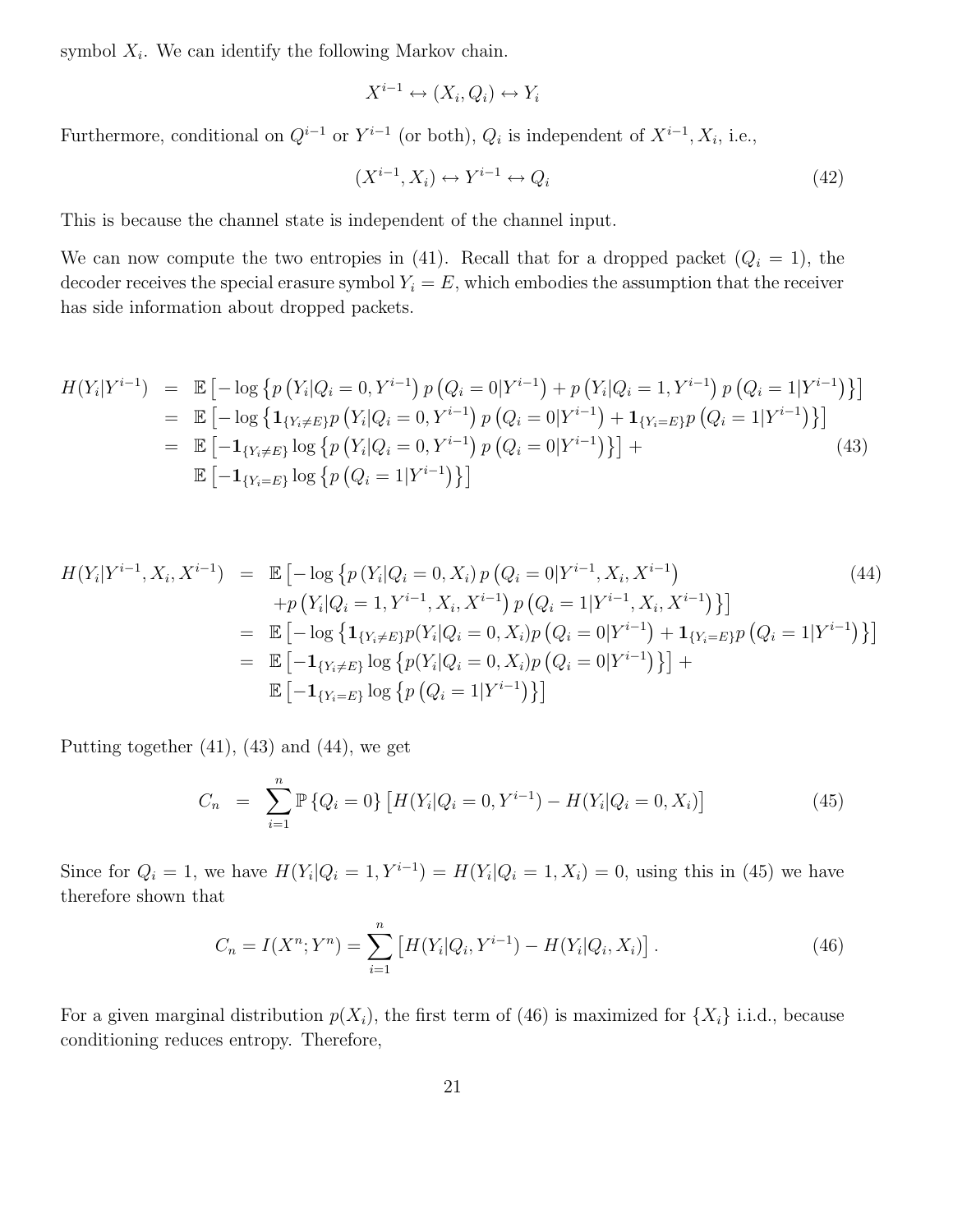$$
C = \lim_{n \to \infty} \frac{1}{n} \sum_{i=1}^{n} \max_{p(X_i)} I(X_i; Y_i | Q_i)
$$
  
= 
$$
\lim_{n \to \infty} \frac{1}{n} \sum_{i=1}^{n} \mathbb{P} \{Q_i = 0\} \max_{p(X_i)} I(Y_i; X_i | Q_i = 0)
$$
  
= 
$$
C_0 \lim_{n \to \infty} \frac{1}{n} \sum_{i=1}^{n} \mathbb{P} \{Q_i = 0\} = \theta C_0
$$
 (47)

where  $C_0 = \max_{p(X)} I(X; Y|Q = 0)$  is the capacity of the DMC,

and the existence of  $\theta = \lim_{n \to \infty}$ 1 n  $\sum_{n=1}^{\infty}$  $i=1$  $\mathbb{P}\left\{Q_i = 0\right\}$  is guaranteed because of the regularity conditions on  $\{Q_i\}$ . Therefore, the capacity is proportional to the fraction of time the channel is in the "good" state, i.e., when there is no buffer overflow.

We now show that feedback does not increase the capacity of the channel. We assume that the encoder has access up to the previous received symbol, i.e., it knows  $Y^{i-1}$ , and hence  $X_i = f(W, Y^{i-1})$ .

$$
I(W; Y^{n}) \stackrel{(a)}{=} I(W; Y^{n}, Q^{n})
$$
\n
$$
\stackrel{(b)}{=} I(W; Y^{n} | Q^{n})
$$
\n
$$
= \sum_{i=1}^{n} H(Y_{i} | Y^{i-1}, Q^{n}) - \sum_{i=1}^{n} H(Y_{i} | Y^{i-1}, W, Q^{n})
$$
\n
$$
\stackrel{(c)}{=} \sum_{i=1}^{n} H(Y_{i} | Y^{i-1}, Q^{n}) - \sum_{i=1}^{n} H(Y_{i} | Y^{i-1}, W, Q^{n}, X_{i})
$$
\n
$$
\stackrel{(d)}{=} \sum_{i=1}^{n} H(Y_{i} | Y^{i-1}, Q^{n}) - \sum_{i=1}^{n} H(Y_{i} | Y^{i-1}, Q^{n}, X_{i})
$$
\n
$$
\stackrel{(e)}{\leq} \sum_{i=1}^{n} H(Y_{i} | Q_{i}) - \sum_{i=1}^{n} H(Y_{i} | Y^{i-1}, Q^{n}, X_{i})
$$
\n
$$
\stackrel{(f)}{=} \sum_{i=1}^{n} H(Y_{i} | Q_{i}) - \sum_{i=1}^{n} H(Y_{i} | Q_{i}, X_{i})
$$
\n
$$
= \sum_{i=1}^{n} I(X_{i}; Y_{i} | Q_{i}), \qquad (49)
$$

where (a) is because  $Q_n$  is a function of  $Y_n$ , (b) is because the message W is independent of  $Q^n$ (hence  $I(W; Q_n) = 0$ ), (c) is because  $X_i = f(W, Y^{i-1})$ , (d) follows from  $Y_i$  conditional on  $X_i$  and  $Q<sup>n</sup>$  is independent of W, inequality (e) is due to conditioning decreasing entropy, and  $(f)$  is because we have a DMC and therefore conditioning on  $Q_i, X_i$  makes  $Y_i$  independent of  $Y^{i-1}, Q^{i-1}$ .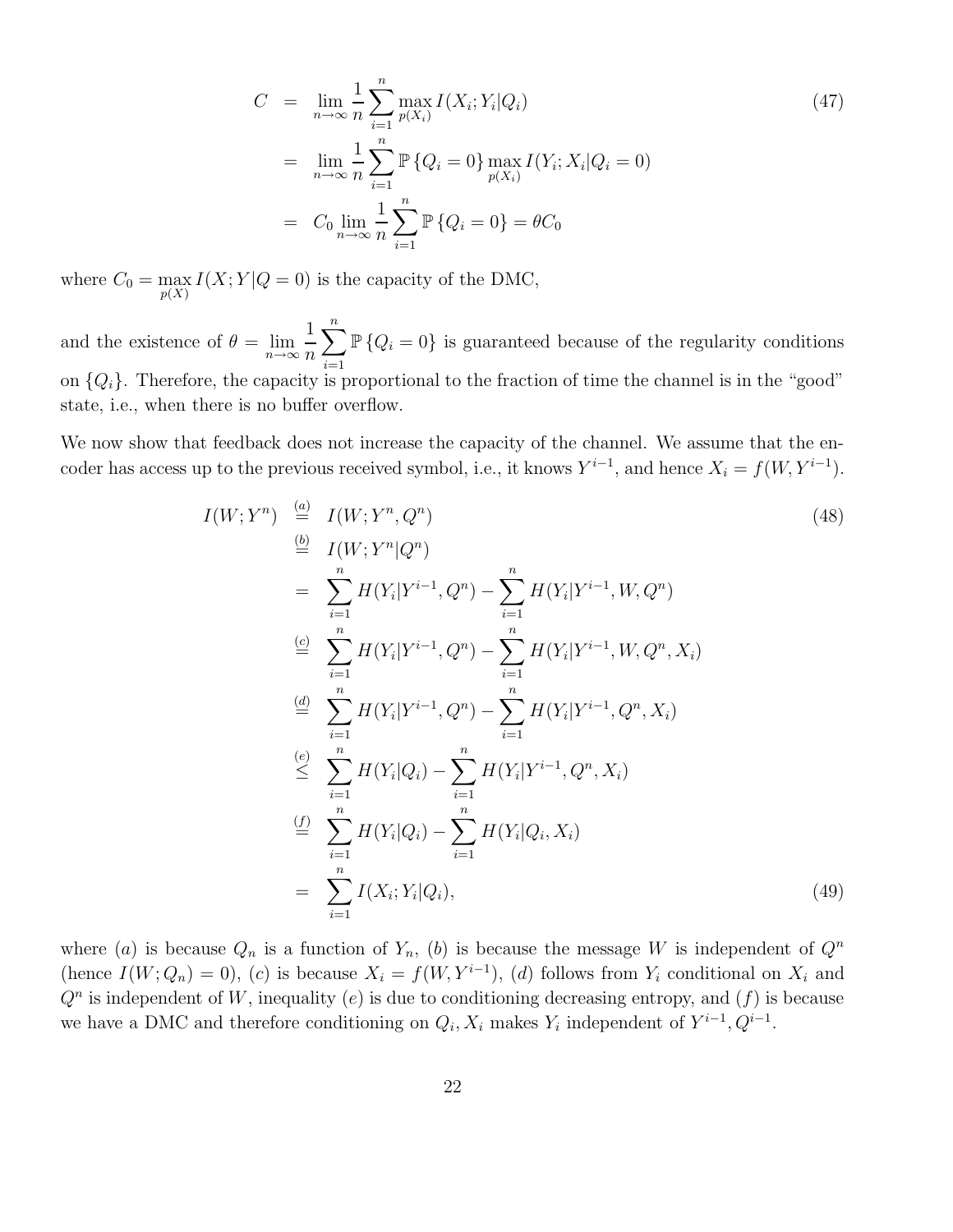The crucial thing to note in (49) is that  $I(X_i; Y_i|Q_i)$  depends on i because  $X_i$  is a function of  $Y^{i-1}$ , and hence this could be a non-stationary process. However, the mutual information is a concave function in its input probability for a fixed channel. Hence by choosing an average distribution averaged over the  $Y^{i-1}$ , i.e.,

$$
\bar{p}(X_i|W) = \sum_{y^{i-1}} p(X_i|y^{i-1}, W)p(y^{i-1}|W),\tag{50}
$$

the mutual information would increase. Hence if we define the stationary process  $\{\bar{X}_i\}$ , where the  $X_i$  are i.i.d. with the above marginal distribution, and using the concavity of mutual information, we obtain

$$
I(X_i(y^{i-1}, W); Y_i|Q_i) \le I(\bar{X}_i(W); Y_i|Q_i)
$$
\n(51)

Now using (51) in (48) we obtain

$$
\frac{1}{n}I(W;Y^n) \le \frac{1}{n}\sum_{i=1}^n I(\bar{X}_i(W);Y_i|Q_i),\tag{52}
$$

and hence the feedback capacity  $C_{fb}$  is clearly lower bounded by the capacity  $C_{nfb}$  without feedback. However, from the above argument we also have

$$
C_{nfb} \le C_{fb} \le \lim_{n \to \infty} \frac{1}{n} \sum_{i=1}^{n} \max_{p(\bar{X}_i)} I(\bar{X}_i; Y_i | Q_i) = C_{nfb}.
$$
\n(53)

Therefore,  $C_{fb} = C_{nfb}$ . . In the second control of the second control of the second control of the second control of the second control

# B Proofs of (22) and (23)

In this section we provide the details of the proof for two results used in the proof of Theorem 4.3.

### B.1 Proof of (22)

In order to prove (22), we need to look at the joint process of the i.i.d. binary deletion process D and the first order Markov chain X generating the random codebook. This can be done by extending the state space of the Markov process of Figure 2 to include the state of the deletion process. This yields a 2K-state Markov process,  $(X, D)$ , with each state being the concatenation of the state of the Markov process and the deletion process. The process  $Y = D \circ X$  is generated by observing only the states where the deletion process is  $0, i.e.,$  the sequence generated through the deletion channel. These states constitute a subset of the extended Markov chain state space, and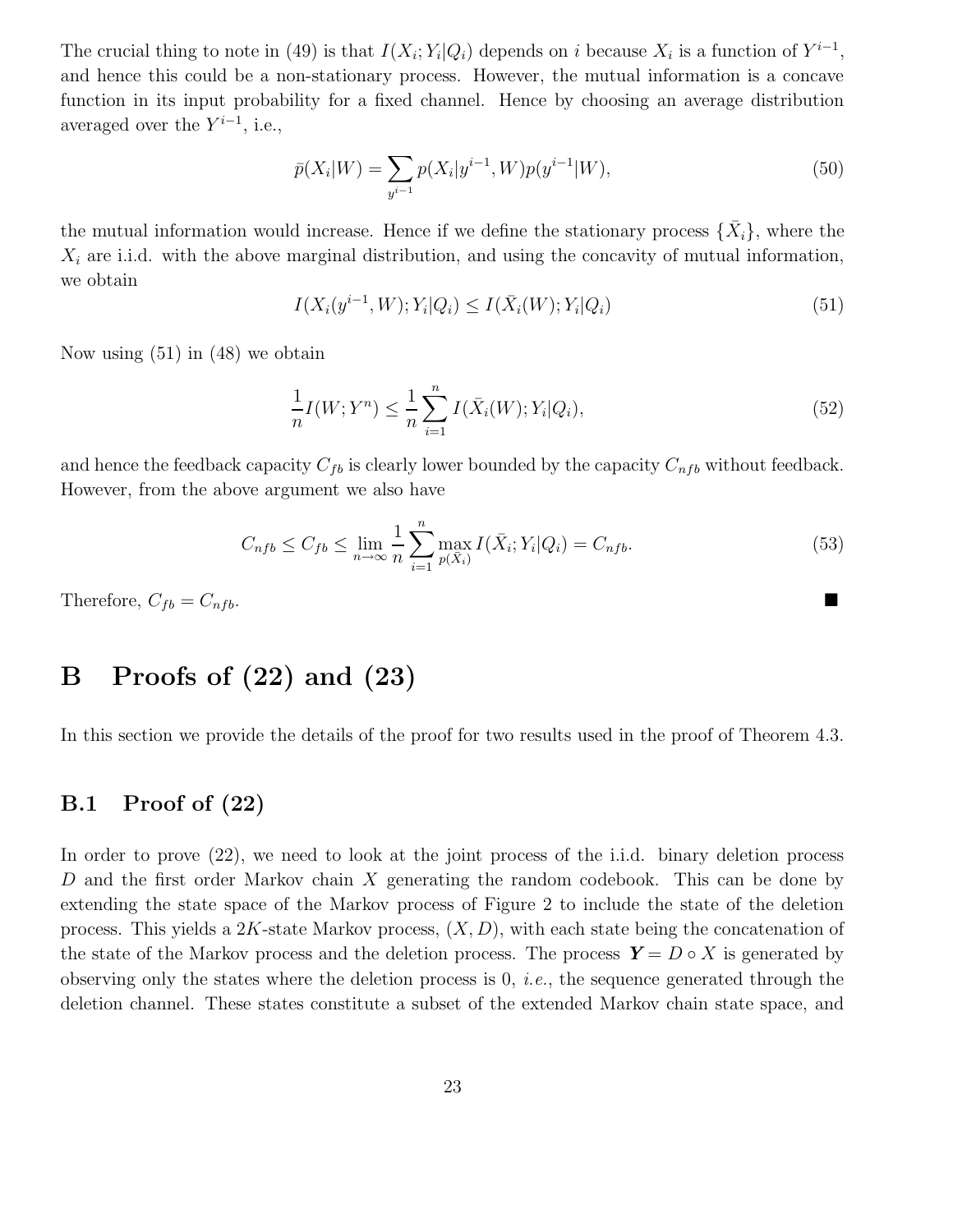by the Strong Markov Property [22], this randomly sampled Markov chain is itself a Markov chain. The transition probability  $\overline{P}$  of the Markov chain generated by the "watched" set is given by

$$
\bar{\mathbf{P}} = \theta \mathbf{P} \left[ \mathbf{I} - (1 - \theta) \mathbf{P} \right]^{-1},\tag{54}
$$

where  $P$  is the transition matrix of the Markov chain shown in Figure 2. It can be easily shown that the Markov chain corresponding to  $P$  is also symmetric (just as the Markov chain in Figure 2) with parameter  $q = \frac{1}{K}$  $\frac{1}{K}\left[1+\frac{\theta(K-1)(pK-1)}{(K-1)-(1-\theta)(pK-1)}\right]$ . Therefore, the subsequence **Y** is obtained by running this Markov chain for  $m$  steps. This yields

$$
\mathbb{P}\left\{\mathbf{Y} \text{ with } \Delta \mathbf{Y} \text{ of weight } i\right\} = \frac{1}{K} \left(\frac{1-q}{K-1}\right)^i q^{m-1-i} \tag{55}
$$

### B.2 Proof of (23)

To obtain (23), we examine the probability of a sequence y of length m occurring in a K-state Markov chain X of length n, given in Figure 2. We will consider the number of transitions N of the Markov chain needed to sequentially match every symbol of y.

As X is symmetric, the stationary probabilities for both states are identical. Thus, we can assume  $y_1 = 0$  w.l.g. We first compute  $N_1$ , the number of transitions to match  $y_1$ . Its distribution is given by

$$
\mathbb{P}\left\{N_1 = i\right\} = \begin{cases} \frac{1}{K} & i = 1\\ \left(1 - \frac{1}{K}\right) \frac{1-p}{K-1} \left[1 - \frac{1-p}{K-1}\right]^{i-2} & i \ge 2 \end{cases} . \tag{56}
$$

Now assume we have matched  $y_{l-1}$  in X, and let us consider how many transitions are needed to match y<sub>l</sub>. We have to distinguish two cases: (a)  $y_l \neq y_{l-1}$ , and (b)  $y_l = y_{l-1}$ . Let  $N_a$  and  $N_b$  denote the number of transitions up to the next match for case (a) and (b), respectively. To this end, note that because of the symmetry of  $X$ , case (a) corresponds to the number of transitions to reach state 1 when we do *not* start from state 1 (cf. Fig. 2). For this we obtain

$$
\mathbb{P}\left\{N_a = i\right\} = \frac{1-p}{K-1} \left[1 - \frac{1-p}{K-1}\right]^{i-1} \quad i \ge 1. \tag{57}
$$

Similarly, case (b) corresponds to the number of transitions to reach state 1 starting from state 1. Therefore we obtain

$$
\mathbb{P}\left\{N_b = i\right\} = \begin{cases} p & i = 1\\ \frac{(1-p)^2}{K-1} \left[1 - \frac{1-p}{K-1}\right]^{i-2} & i \ge 2 \end{cases} . \tag{58}
$$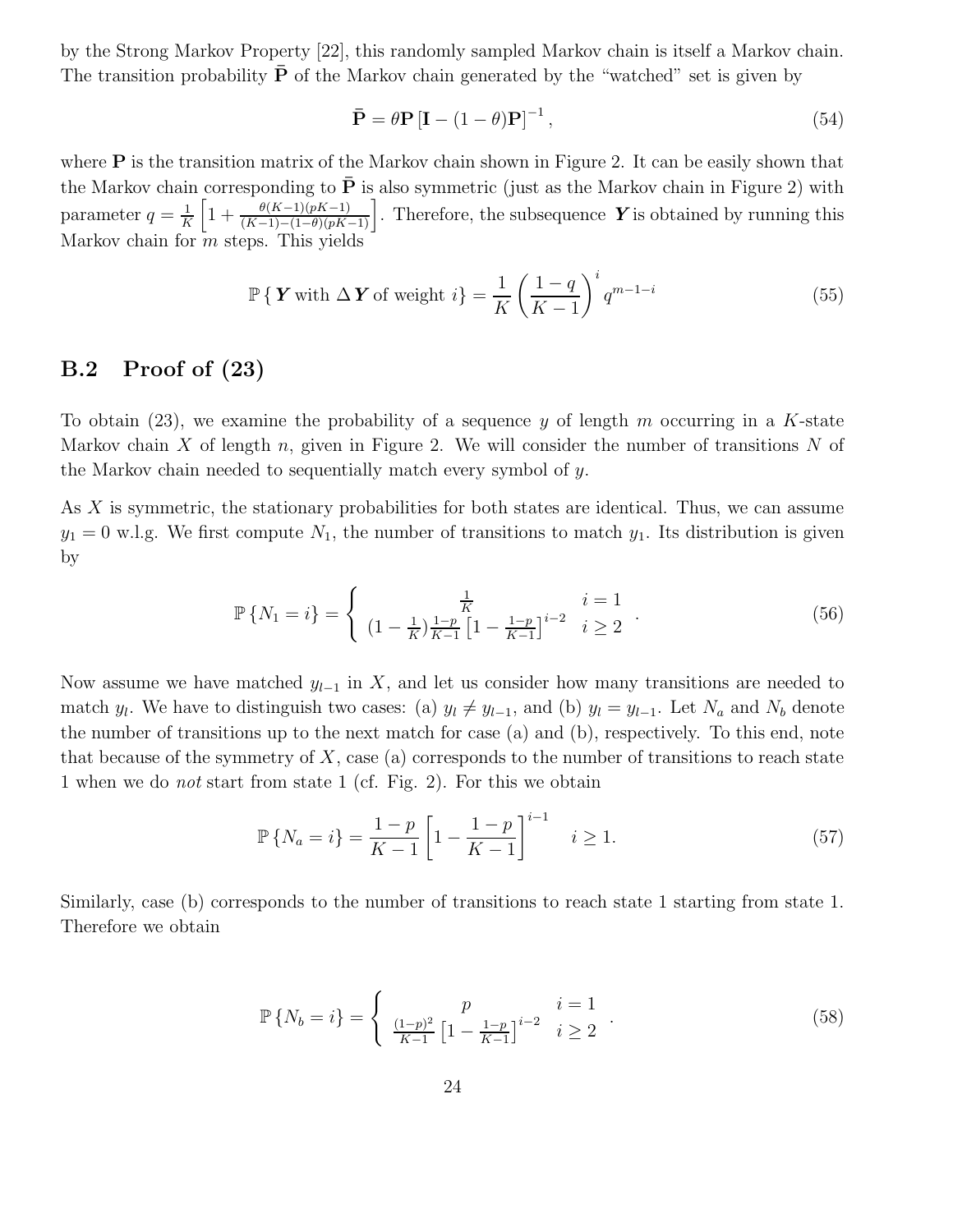We calculate the moment generating functions for  $N_a$  and  $N_b$  as

$$
\Phi_{N_a}(\gamma) \stackrel{def}{=} \mathbb{E} e^{-\gamma N_a} = e^{-\gamma} \frac{(1-p)}{(K-1) \left[1 - e^{-\gamma} \left\{1 - \frac{1-p}{K-1}\right\}\right]},
$$
\n(59)

where it is inherently assumed that  $|e^{-\gamma}\left\{1-\frac{1-p}{K-1}\right\}$  $\left\lfloor \frac{1-p}{K-1} \right\rfloor$  | < 1, which is always true because,  $\left\{ 1 - \frac{1-p}{K-1} \right\}$  $\frac{1-p}{K-1}\}$   $\leq$  $1 < e^{\gamma}$  for  $\gamma > 0$ . Similarly, we can calculate the following,

$$
\Phi_{N_b}(\gamma) \stackrel{def}{=} \mathbb{E}e^{-\gamma N_b} = e^{-2\gamma} \frac{(1-p)^2}{(K-1)\left[1 - e^{-\gamma}\left\{1 - \frac{1-p}{K-1}\right\}\right]} + pe^{-\gamma}.
$$
\n(60)

Let  $N_l$  denote the number of transitions to match  $y_l$ . Then

$$
N_l = \begin{cases} N_1 & l = 1 \\ N_{a,l} & (\Delta y)_l = 1 \\ N_{b,l} & (\Delta y)_l = 0 \end{cases}
$$
 (61)

where  $N_{a,l}$  and  $N_{b,l}$  are independent and distributed like  $N_a$  and  $N_b$ . The total number of iterations to match y is  $N = \sum_{l=1}^{m} N_l$ . Therefore we have

 $\mathbb{P}\left\{y \text{ with } \Delta y \text{ of weight } i \text{ occurs in } (X_1, \ldots, X_n)\right\} = \mathbb{P}\left\{N \leq n\right\}.$  (62)

Using the Chernoff bound we can upper bound this probability as

$$
\mathbb{P}\left\{N \leq n\right\} \leq \inf_{\gamma > 0} e^{\gamma n} \mathbb{E} e^{-\gamma \sum_{l=1}^{m} N_l} \tag{63}
$$
\n
$$
\stackrel{\text{(a)}}{=} \inf_{\gamma > 0} e^{\gamma n} \mathbb{E} \left[e^{-\gamma N_1}\right] \left\{\mathbb{E} e^{-\gamma N_a}\right\}^i \left\{\mathbb{E} e^{-\gamma N_b}\right\}^{m-1-i},
$$

where (a) is obtained by the definition of  $N_l$  in (61) and the fact that the  $N_l$  are independent of each other, giving us the desired result.

# References

- [1] V. Anantharam and S. Verdu, "Bits through Queues," IEEE Transactions on Information Theory, vol. 42, no. 1, pp. 4–18, 1996.
- [2] D. Julian, "Erasure networks," in Proc. IEEE International Symposium on Information Theory (ISIT), Lausanne, Switzerland, p. 138, 2002.
- [3] V. I. Levenshtein, "Binary codes capable of correcting deletions, insertions and reversals," Soviet Physics - Doklady, vol. 10, pp. 707–710, February 1966.
- [4] R. G. Gallager, "Sequential decoding for binary channels with noise and synchronization errors." Lincoln Lab. Group Report, October 1961.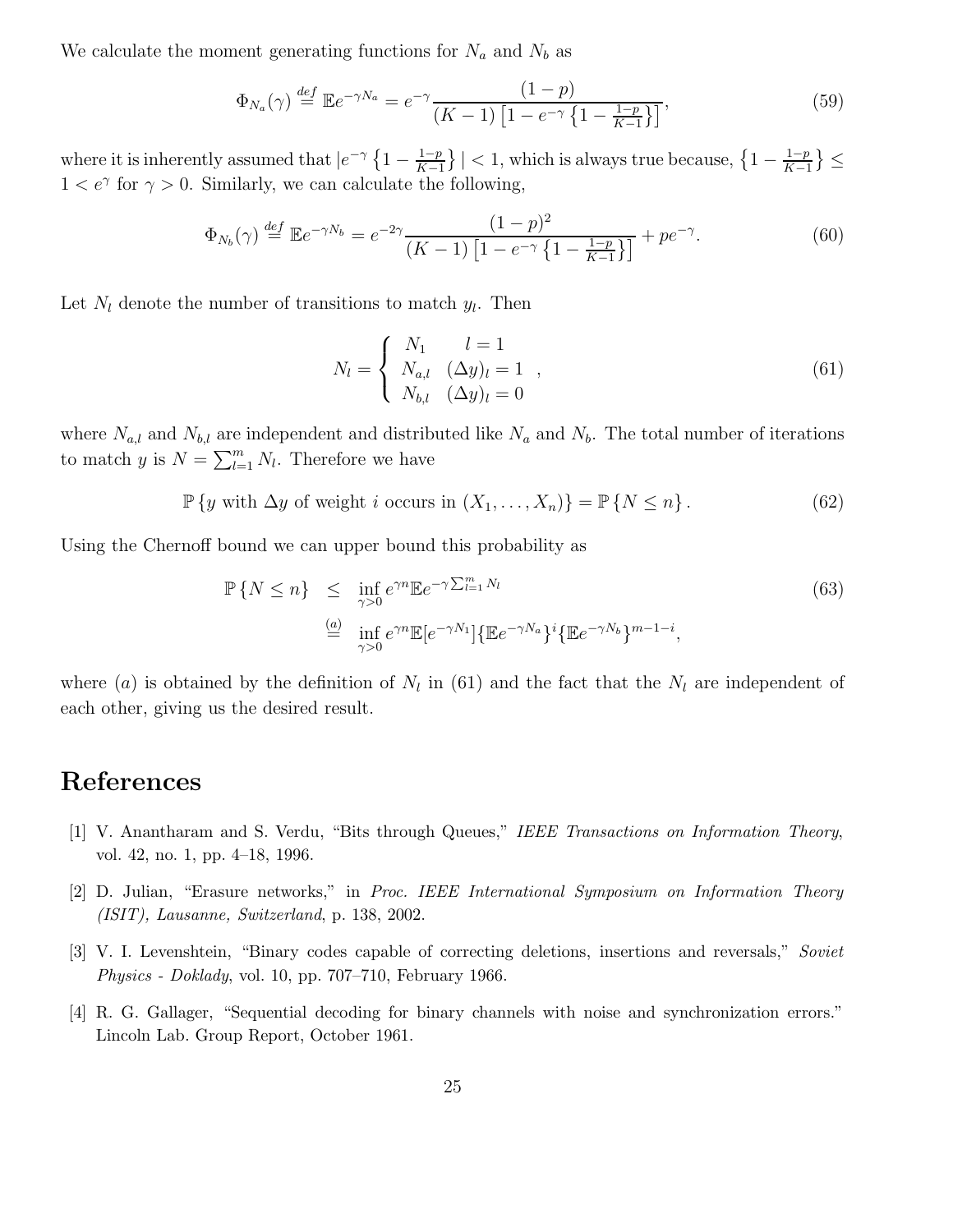- [5] J. D. Ullman, "On the capabilities of codes to correct synchronization errors," IEEE Transactions on Information Theory, vol. 13, pp. 95–105, January 1967.
- [6] R. L. Dobrushin, "Shannon's theorems for channels with synchronization errors," Problems Information Transmission, vol. 3, no. 4, pp. 11–26, 1967. Translated from Problemy Peredachi Informatsii, vol. 3, no. 4, pp 18–36, 1967.
- [7] K. S. Zigangirov, "Sequential decoding for a binary channel with drop-outs and insertions," Problems Information Transmission, vol. 5, no. 2, pp. 17–22, 1969. Translated from Problemy Peredachi Informatsii, vol. 5, no. 2, pp 23–30, 1969.
- [8] N. J. A. Sloane, "On Single-Deletion-Correcting Codes." In D. Ray-Chaudhuri Festschrift, 2001. See: http://www.research.att.com/ njas/doc/dijen.ps.
- [9] M. C. Davey and D. J. C. MacKay, "Reliable communication over channels with insertions, deletions and substitutions," IEEE Transactions on Information Theory, vol. 47, pp. 687–698, February 2001.
- [10] S. Diggavi and M. Grossglauser, "On transmission over deletion channels," in Proc. Allerton Conference, Monticello, Illinois, October 2001.
- [11] E. Drinea and M. Mitzenmacher, "On lower bounds for the capacity of deletion channels," in Proc. IEEE International Symposium on Information Theory (ISIT), Chicago, Illinois, p. 227, 2004.
- [12] A. Kavcic and R. Motwani, "Insertion/deletion channels: Reduced-state lower bounds on channel capacities," in Proc. IEEE International Symposium on Information Theory (ISIT), Chicago, Illinois, p. 229, 2004.
- [13] R. G. Gallager, Information theory and reliable communications. New York: John Wiley and Sons, 1968.
- [14] M. Mushkin and I. Bar-David, "Capacity and coding for the Gilbert-Elliott channels," IEEE Transactions on Information Theory, vol. 35, no. 6, pp. 1277–1290, 1989.
- [15] J. Wolfowitz, Coding Theorems of Information Theory. Berlin: Springer-Verlag, 2nd ed., 1964.
- [16] R. L. Adler, "Ergodic and mixing properties of infinite memory channels," Proc. American Math. Society, vol. 12, no. 6, pp. 924–930, 1961.
- [17] R. M. Gray, Entropy and Information Theory. New York: Springer-Verlag, 1990.
- [18] S. Verdu and T. S. Han, "A General Formula for Channel Capacity," IEEE Transactions on Information Theory, vol. 40, pp. 1147–1157, July 1994.
- [19] B. Prabhakar and R. G. Gallager, "Entropy and timing capacity of discrete queues," IEEE Transactions on Information Theory, vol. 49, pp. 357–370, February 2003.
- [20] V. Chvatal and D. Sankoff, "Longest common subsequence of two random sequences," Journal of Applied Probability, no. 12, pp. 306–315, 1975.